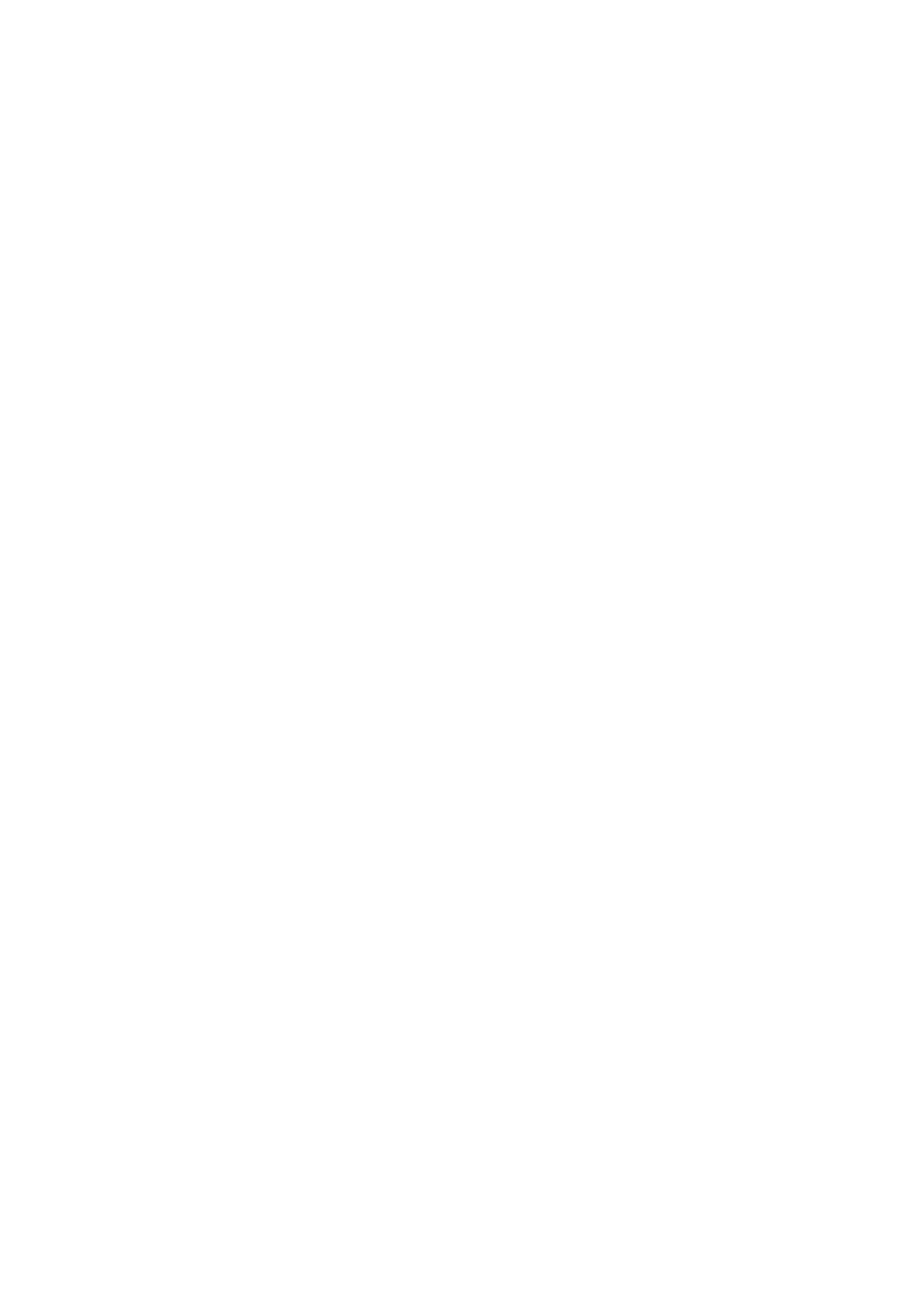# Reappraising the Seicento: Composition, Dissemination, Assimilation

Edited by

Andrew J. Cheetham, Joseph Knowles and Jonathan P. Wainwright

# **CAMBRIDGE SCHOLARS** PUBLISHING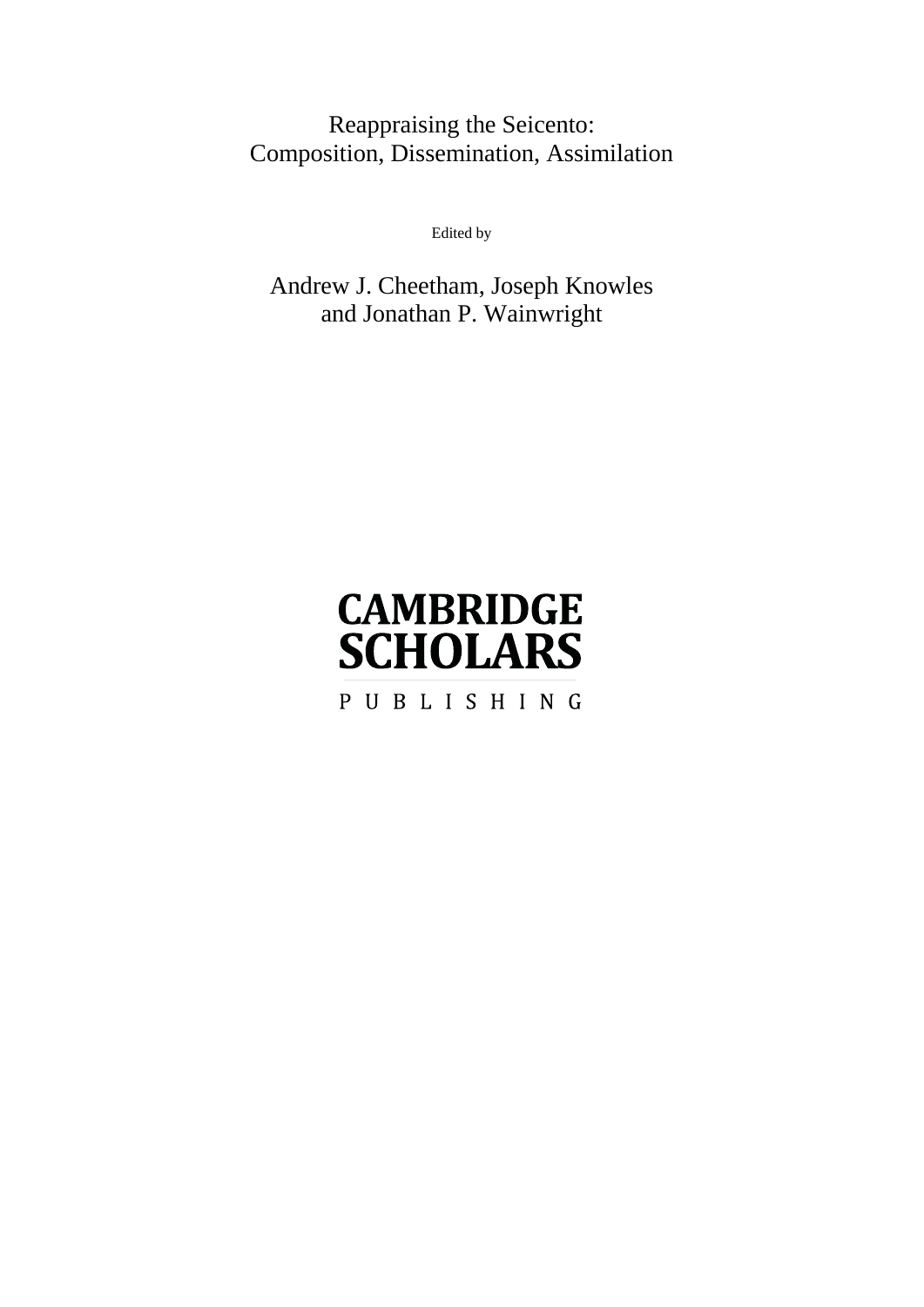Reappraising the Seicento: Composition, Dissemination, Assimilation, Edited by Andrew J. Cheetham, Joseph Knowles and Jonathan P. Wainwright

This book first published 2014

Cambridge Scholars Publishing

12 Back Chapman Street, Newcastle upon Tyne, NE6 2XX, UK

British Library Cataloguing in Publication Data A catalogue record for this book is available from the British Library

Copyright © 2014 by Andrew J. Cheetham, Joseph Knowles, Jonathan P. Wainwright and contributors

All rights for this book reserved. No part of this book may be reproduced, stored in a retrieval system, or transmitted, in any form or by any means, electronic, mechanical, photocopying, recording or otherwise, without the prior permission of the copyright owner.

ISBN (10): 1-4438-5529-4, ISBN (13): 978-1-4438-5529-7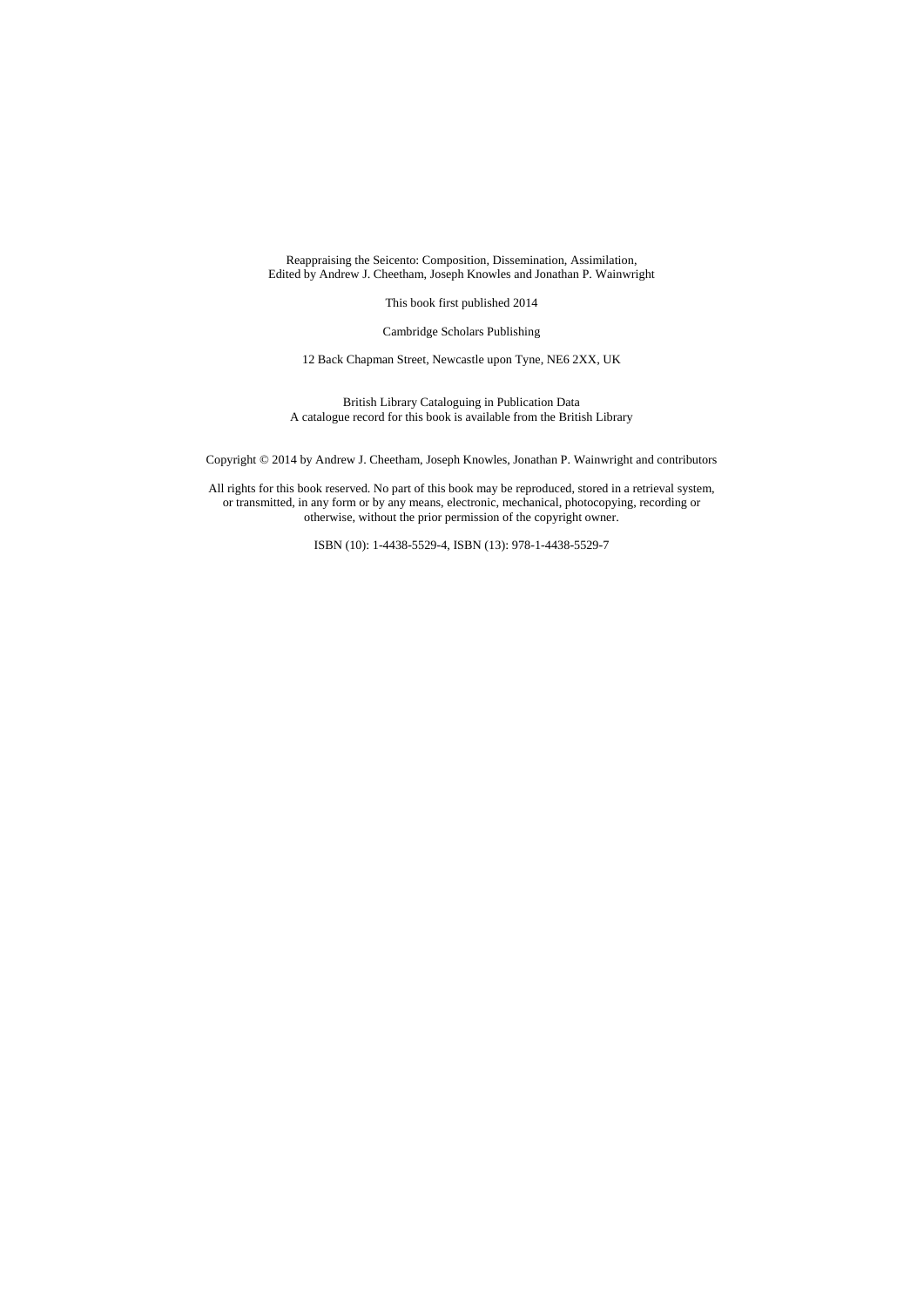# TABLE OF CONTENTS

| Joseph Knowles and Andrew J. Cheetham                                                                                                            |
|--------------------------------------------------------------------------------------------------------------------------------------------------|
| Chromaticism in Gesualdo's Madrigal 'Mercè grido piangendo'<br>Joseph Knowles                                                                    |
| Learning From "The Most Fam'd Italian Masters": Sonata Composition<br>in the Seventeenth Century<br>Alberto Sanna                                |
| Progressive Sacred Music in England 1625–1648: The Italianate Works<br>of Dering and Jeffreys<br>Andrew J. Cheetham                              |
| "The Magnificence of the Sublime": Carissimi's Music in Restoration<br>England<br>Ester Lebedinski                                               |
| "The coming over of the works of the great Corelli": The Influence<br>of Italian Violin Repertoire in London 1675-1705<br><b>Lynette Bowring</b> |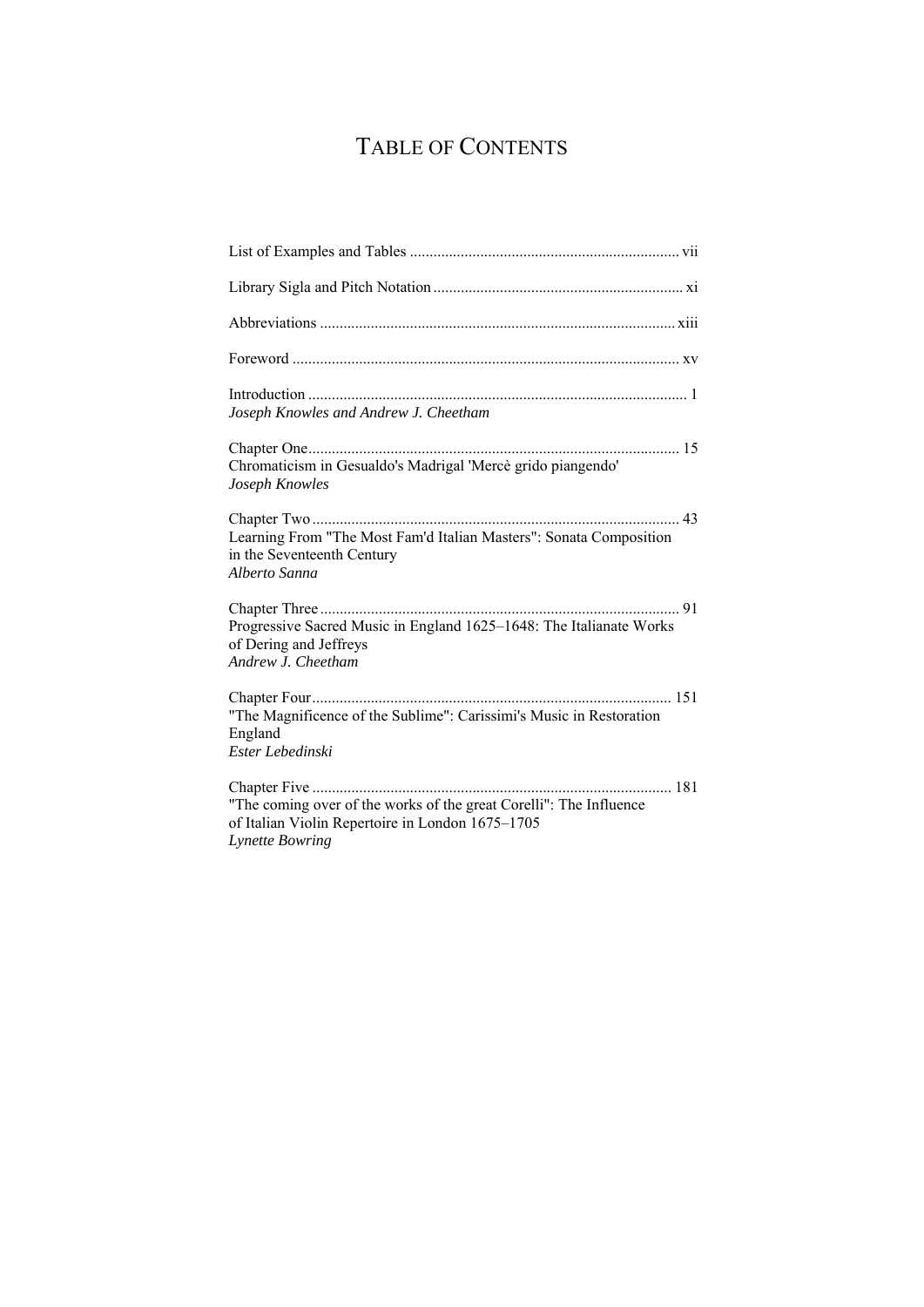### Table of Contents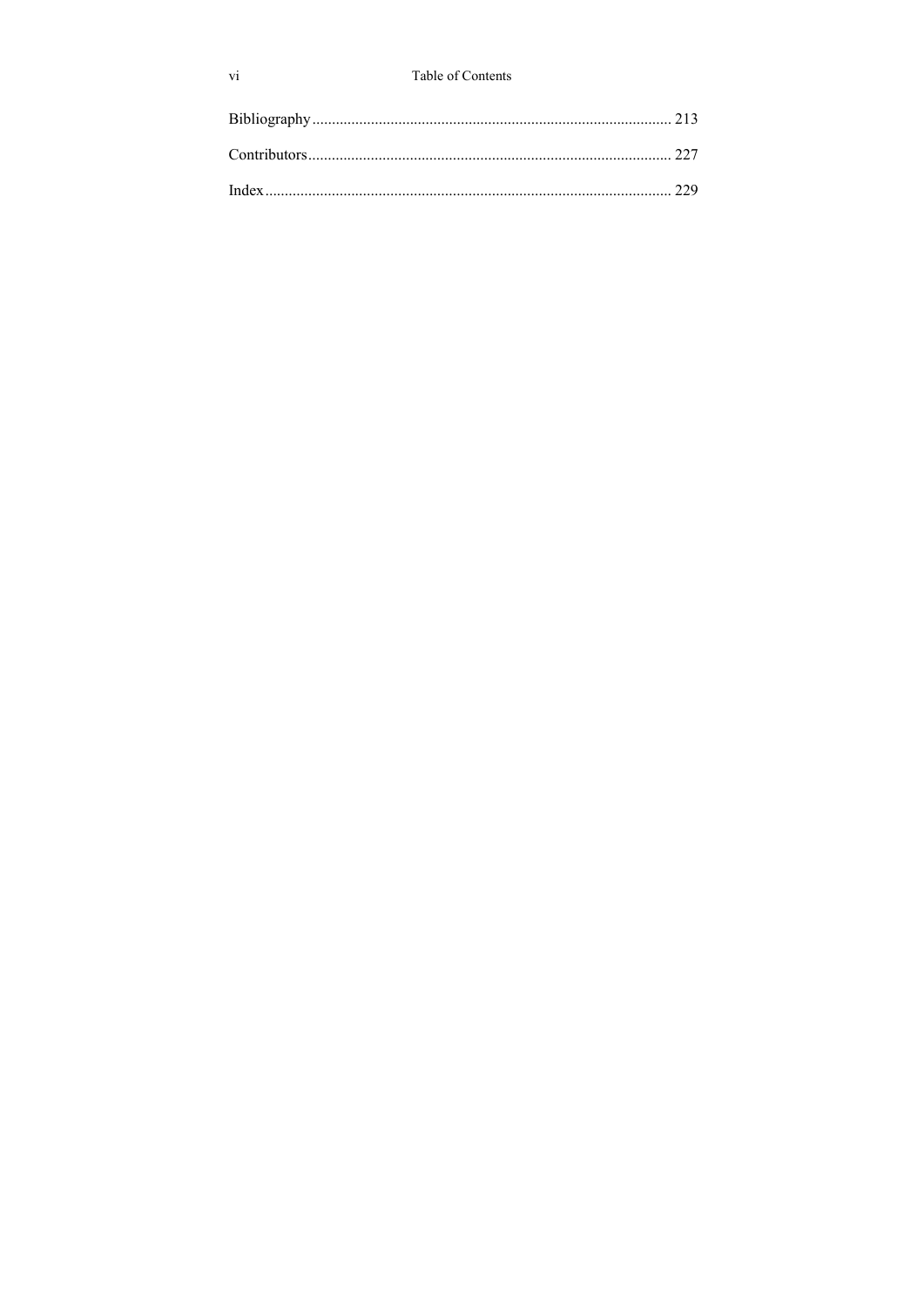# LIST OF EXAMPLES AND TABLES

### **Examples**

Example 1.1: The Three Genera as Described by the Ancient Greeks.

Example 1.2: The Three Species of Diatonic Fourth and Fifth after Vicentino.

Example 1.3: The Species of Chromatic Fourth and Fifth after Vicentino.

Example 1.4: 'Mercè grido piangendo' bb. 30–33.

Example 1.5: 'Mercè grido piangendo' bb. 30–33.

Example 1.6: The Three Species of the Chromatic Genus.

Example 1.7: 'Mercè grido piangendo' bb. 30–33 with melodic 4-4 movement.

Example 1.8: The Phrygian Mode.

Example 1.9: 'Mercè grido piangendo' bb. 26–30.

Example 1.10: 'Mercè grido piangendo' bb. 26–30.

Example 1.11: 'Mercè grido piangendo' bb. 12–17.

Example 1.12: 'Mercè grido piangendo' bb. 1–3.

Example 1.13: 'Mercè grido piangendo' bb. 4–6.

Example 1.14: 'Mercè grido piangendo' bb. 7–11.

Example 1.15: 'Mercè grido piangendo' bb. 18–29.

Example 2.1: Cazzati, 'La Vertua', Op. 8  $(1648)$ ,  $1<sup>st</sup>$  myt...

Example 2.2: Cazzati, 'La Vertua', Op. 8  $(1648)$ ,  $4<sup>th</sup>$  mvt..

Example 2.3: Cazzati, 'La Rosella', Op. 18 (1656),  $1<sup>st</sup>$  mvt..

Example 2.4: Cazzati, 'La Pellicana', Op. 55 (1670),  $2<sup>nd</sup>$  mvt..

Example 2.5: Cazzati, 'La Vertua', Op.  $\hat{8}$  (1648), 1st mvt., Counterpoint.

Example 2.6: Cazzati, 'La Vertua', Op. 8 (1648), 4<sup>th</sup> mvt., Counterpoint.

Example 2.7: Cazzati, 'La Rosella', Op. 18 (1656),  $1<sup>st</sup>$  mvt., Diminution.

Example 2.8: Cazzati, 'La Pellicana', Op. 55 (1670), 2nd mvt., Counterpoint.

Example 2.9: Legrenzi 'La Cornara', Op. 2 (1655).

Example 2.10: Legrenzi 'La Raspona', Op. 2 (1655).

Example 2.11: Legrenzi 'Sonata', Op. 10 (1673), 2<sup>nd</sup> mvt..

Example 2.12: Legrenzi, Corrente Subjects.

Example 2.13: Legrenzi, Canzona Subjects.

Example 2.14: Legrenzi, Perpetuum Mobile Subjects.

Example 2.15: Stradella, Sinfonia *a*2 No.1.

Example 2.16: Stradella, Sinfonia *a*2 No.2.

Example 2.17: Stradella, Sinfonia *a*2 No.3.

Example 2.18: Stradella, Sinfonia *a*2 No.4.

Example 3.1: Dering, 'O bone Jesu', bb. 20–23.

Example 3.2: Dering, 'Justus germinabit sicut lilium', bb. 16–18.

Example 3.3: Croce, 'Sit nomen benedictum'.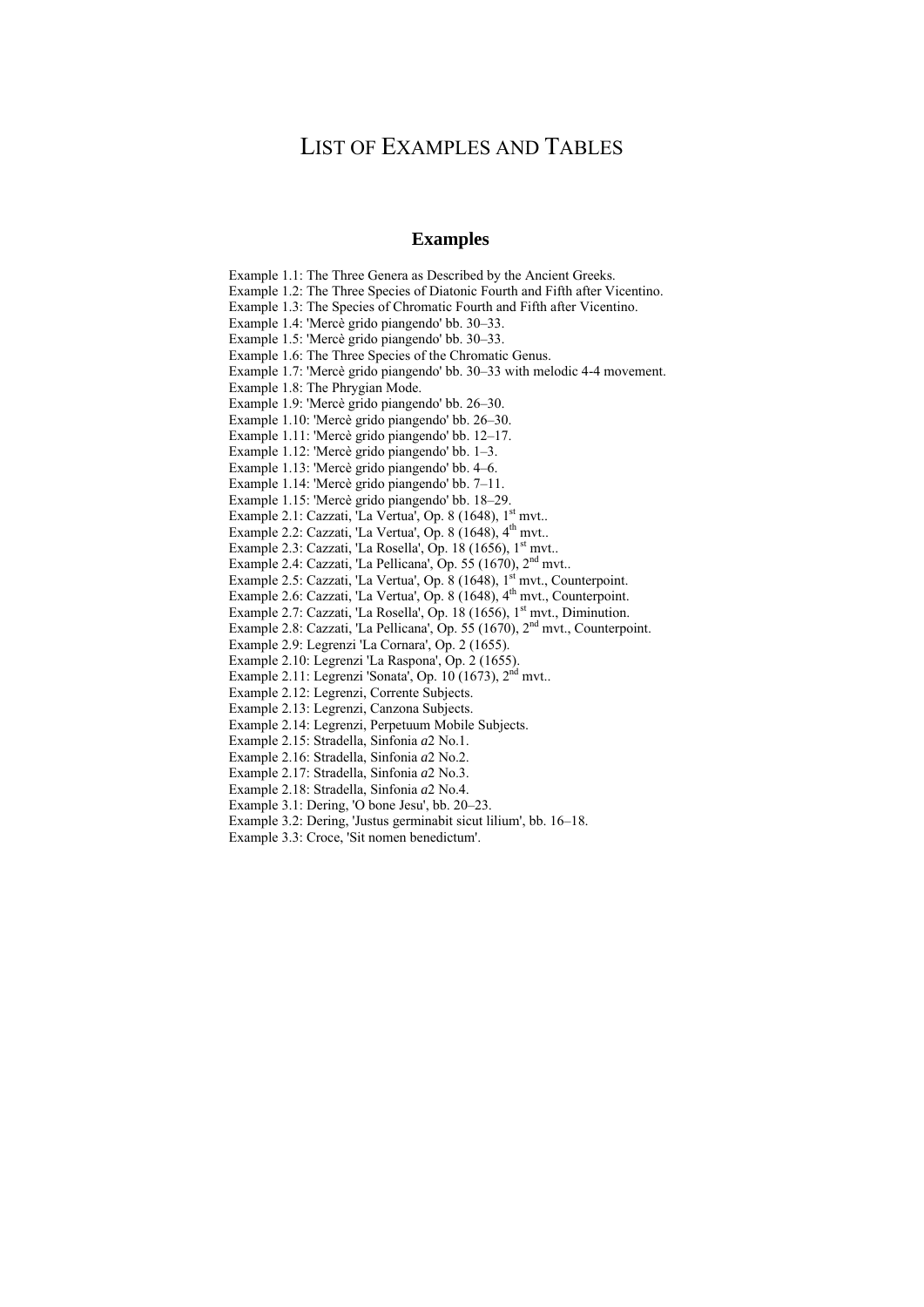Example 3.4: Croce, 'Psallite Deo'. Example 3.5: Dering, 'Conceptio tua Dei genitrix virgo', bb. 9–19. Example 3.6: Dering, 'Beatus vir qui inventus est', bb. 1–17. Example 3.7: Dering, 'Vulnerasti cor meum', bb. 13–21. Example 3.8: Dering, 'Qualis est dilectus tuus', bb. 46–48. Example 3.9: Dering, 'Qualis est dilectus tuus', bb. 138–140. Example 3.10: Croce, 'Tres sunt'. Example 3.11: Dering, 'Laetamini cum Maria', bb. 16–23. Example 3.12: Jeffreys, 'Deus salutis meae', bb. 1–13. Example 3.13: Jeffreys, 'Erit gloria Domini', bb. 56–62. Example 3.14: Jeffreys, 'Lapidabant Stephanum', bb. 7–13. Example 3.15: Jeffreys, 'Whisper it Easily', bb. 78–83. Example 3.16: Jeffreys, 'Whisper it Easily', bb. 83–85. Example 3.17: Jeffreys, 'Whisper it Easily', bb. 1–6. Example 3.18: Jeffreys, 'Whisper it Easily', bb. 8–12. Example 3.19: Jeffreys, 'Whisper it Easily', bb. 15–20. Example 3.20: Jeffreys, 'Whisper it Easily', bb. 48–50. Example 3.21: Jeffreys, 'Whisper it Easily', bb. 23–29. Example 3.22: Jeffreys, 'Whisper it Easily', bb. 57–60. Example 3.23: Jeffreys, 'Rise Heart, thy Lord is Risen', bb. 1–8. Example 3.24: Jeffreys, 'Rise Heart, thy Lord is Risen', bb. 24–27 Example 3.25: Gibbons, 'This is the Record of John', bb. 11–20. Example 3.26: Jeffreys, 'Rise Heart thy Lord is Risen', bb. 27–33. Example 3.27: Tomkins, 'Great and Marvellous are thy Works', bb. 16–22. Example 3.28: Jeffreys, 'Rise Heart, thy Lord is Risen', bb. 56–63. Example 3.29: Jeffreys, 'Rise Heart, thy Lord is Risen', bb. 63–68. Example 3.30: Jeffreys, 'Rise Heart, thy Lord is Risen', bb. 72–77. Example 3.31: Jeffreys, 'Rise Heart, thy Lord is Risen', bb. 82–84. Example 3.32: Jeffreys, 'Rise Heart, thy Lord is Risen', bb. 88–93. Example 3.33: Jeffreys, 'Look Up All Eyes', bb. 1–9. Example 3.34: Jeffreys, 'Look Up All Eyes', bb. 21–30. Example 3.35: Jeffreys, 'Look Up All Eyes', bb. 27–28. Example 3.36: Jeffreys, 'Look Up All Eyes', bb. 39–44. Example 3.37: Jeffreys, 'Look Up All Eyes', bb. 55–57. Example 3.38: Jeffreys, 'Look Up All Eyes', bb. 62–64. Example 3.39: Jeffreys, 'Look Up All Eyes', bb. 65–69. Example 3.40: Jeffreys, 'Look Up All Eyes', bb. 70–73. Example 3.41: Jeffreys, 'Look Up All Eyes', bb. 79–82. Example 3.42: Jeffreys, 'Look Up All Eyes', bb. 75–77. Example 3.43: Jeffreys, 'Look Up All Eyes', b. 74. Example 3.44: Jeffreys, 'Look Up All Eyes', bb. 85–88. Example 4.1: Carissimi, 'Amante che dite', bb.17–36. Example 5.1: Colista, 'Symphonia 7', [W-K 15], *Canzona*. Example 5.2: King, 'Sonetta after the Italion way', final section. Example 5.3: Blow, 'Sonata', [*Allegro*]. Example 5.4: Finger, 'Sonata Op. 5 No. 3', *Allegro.*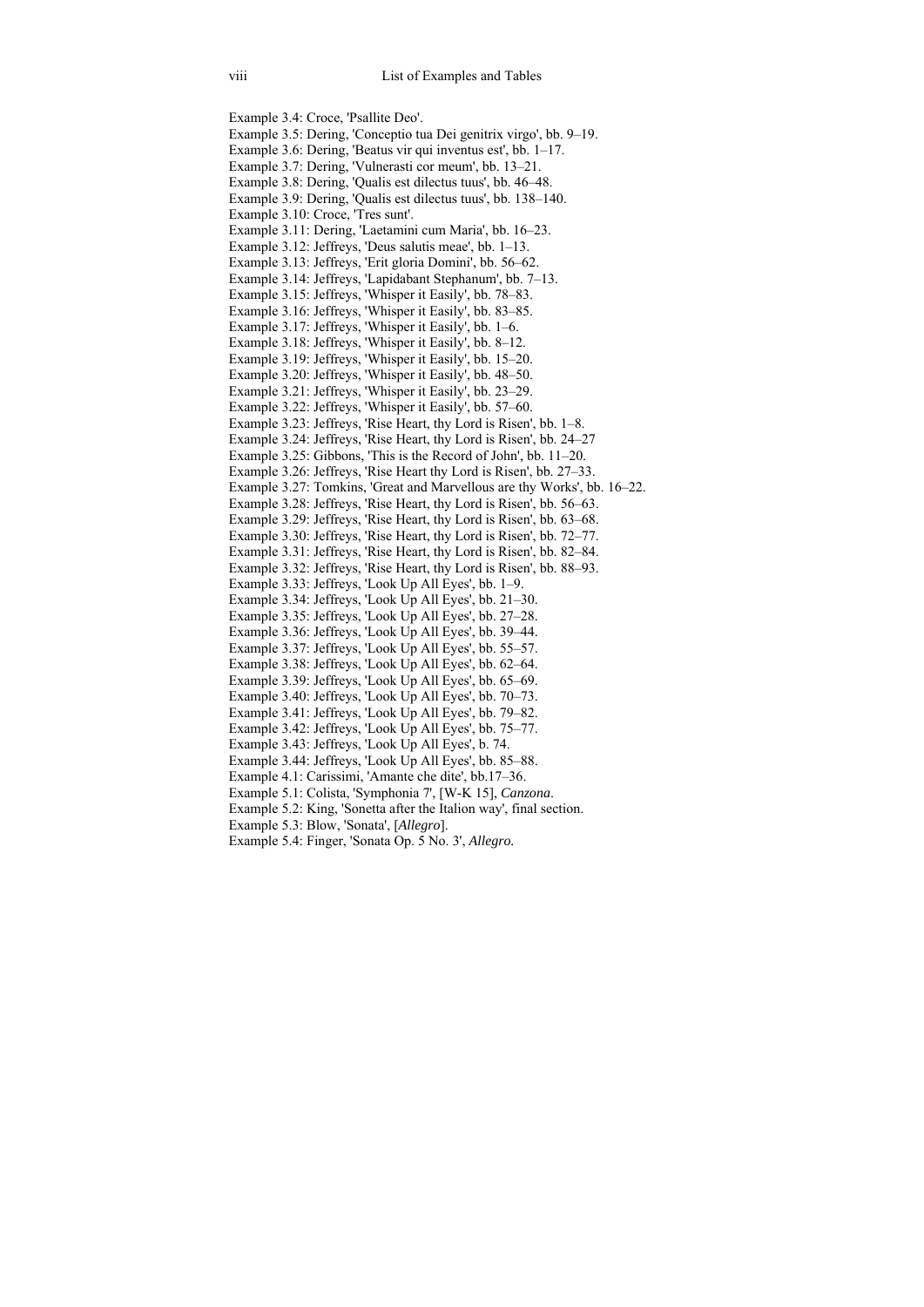- Example 5.5: Corbett, 'Sonata IV', *Canzona.*
- Example 5.6: Sherard, 'Sonata V', *Allegro.*
- Example 5.7: Williams, 'Sonata Prima', *Allegro.*
- Example 5.8: Williams, 'Sonata Quinta', *Adagio.*
- Example 5.9: Williams, 'Sonata Quinta', *Grave*.
- Example 5.10: Corelli, 'Sonata Op. 3 No. 2', *Adagio.*
- Example 5.11: Corbett, 'Sonata II', *Largo.*
- Example 5.12: Corelli, 'Sonata Op. 1 No. 2', *Grave.*
- Example 5.13: Croft, 'Sonata IV', *Allegro.*
- Example 5.14: Corelli, 'Sonata Op. 1 No. 1', *Allegro.*
- Example 5.15: Corelli, 'Sonata Op. 2 No. 2', *Giga.*
- Example 5.16: Corbett, 'Sonata II', *Vivace.*

### **Tables**

- Table 2.1: Taxonomy of Musical Stlyes.
- Table 2.2: Marini's Instrumental Music.
- Table 2.3: Pitoni's Style Taxonomy.
- Table 2.4: Stradella's Formal Design.
- Table 3.1: Jeffreys' English Anthems.
- Table 4.1: The Dissemination of *Sciolto havean dall'alte sponde* and 'Amante che dite' During the Second Half of the Seventeenth Century.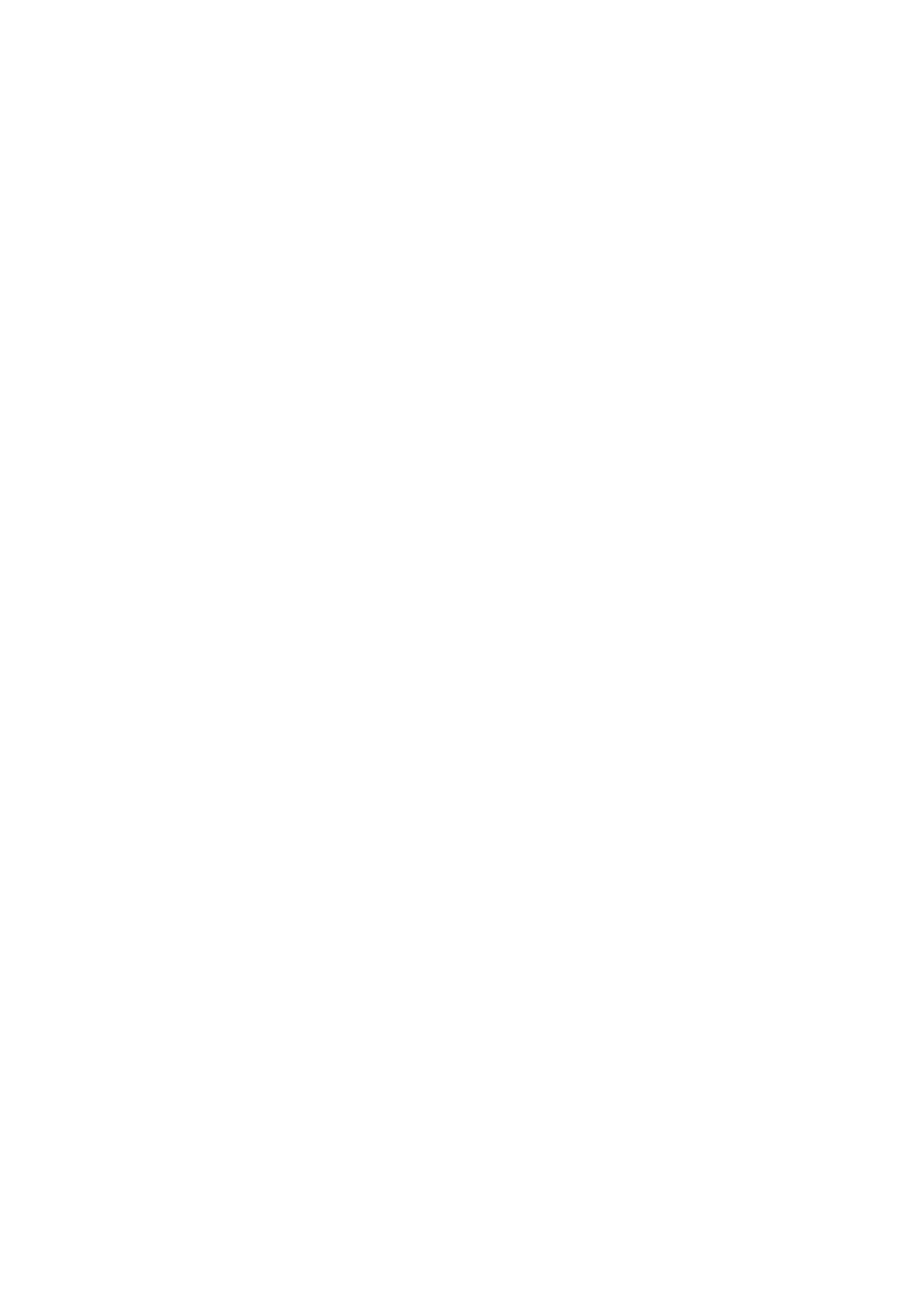# LIBRARY SIGLA

| Cfm<br>Fitzwilliam Museum, Cambridge, England |  |
|-----------------------------------------------|--|
|-----------------------------------------------|--|

- *Cmc* Pepys Library, Magdalene College, Cambridge, England
- *Ge* Euing Music Collection, University Library, Glasgow, Scotland
- *Lam* Royal Academy of Music, London, England<br>*Ibl* British Library London, England
- **British Library, London, England**
- *Lcm* Royal College of Music, London, England
- *Moe* Biblioteca Estense, Modena, Italy
- *Ob* Bodleian Library, Oxford, England
- *Och* Christ Church, Oxford, England
- *Pn* Bibliothèque Nationale, Paris, France
- *Rvat* Biblioteca Apostolica Vaticana, Rome, Italy
- *Tn* Biblioteca Nazionale Universitaria, Turin, Italy *Y* Minster Library York England
- *Y* Minster Library, York, England

## PITCH NOTATION

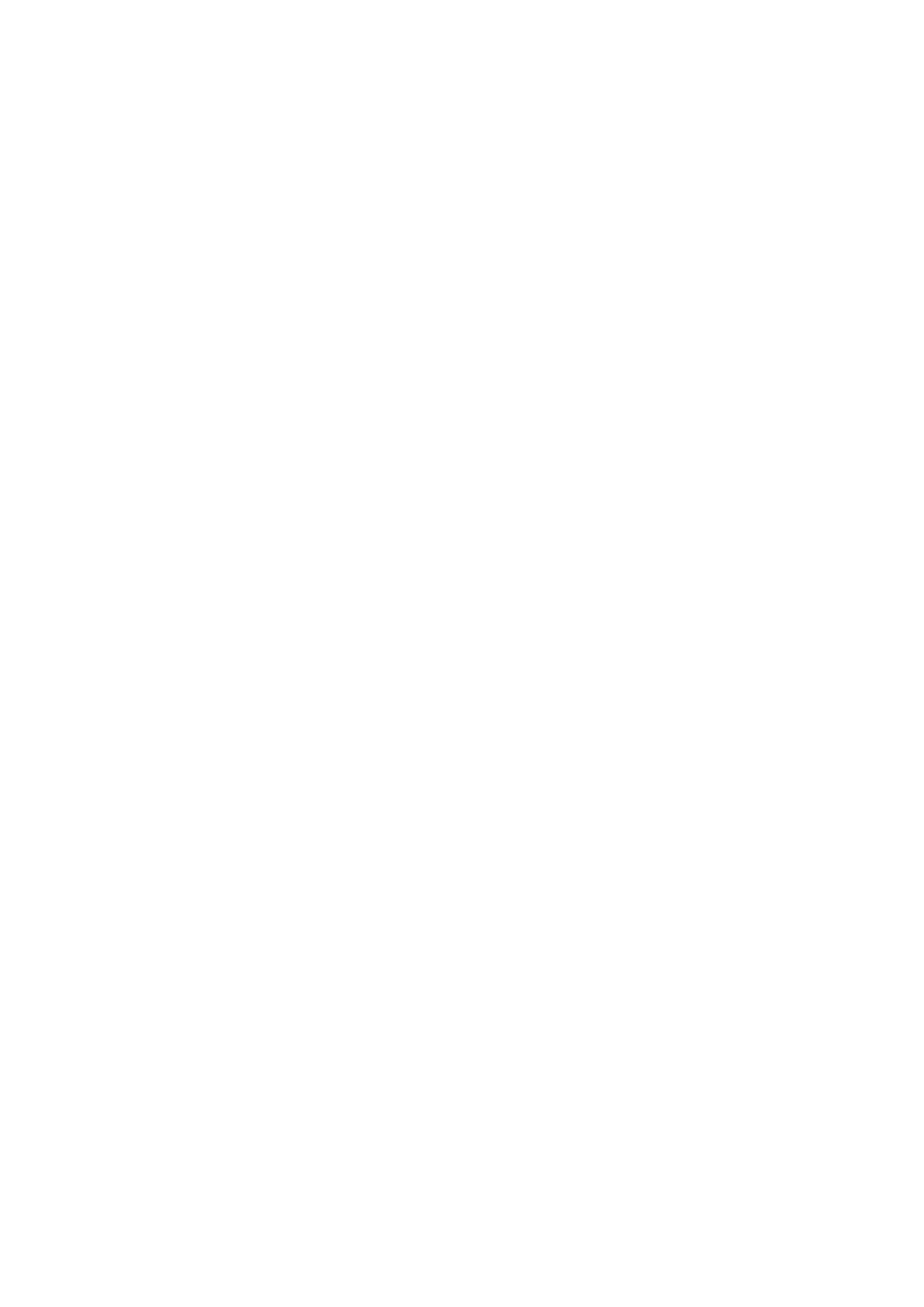# ABBREVIATIONS

| S.          | soprano $(g'$ -2 clef)                                       |
|-------------|--------------------------------------------------------------|
| C.          | cantus (c'-1 clef)                                           |
| A.          | alto/altus (c'3-clef)                                        |
| T.          | tenor $(c' - 4 clef)$                                        |
| <b>B.</b>   | bass/bassus (f-4 clef)                                       |
| Q.          | quintus                                                      |
| b.c.        | basso continuo                                               |
| Org.        | organ                                                        |
| V.          | violone                                                      |
| Vln.        | violin                                                       |
| $V_{\rm C}$ | violoncello                                                  |
| Add.        | Additional (British Library MSS)                             |
| $b(b)$ .    | bar(s)                                                       |
| $c$ .       | <i>circa</i> (about)                                         |
| ed.         | edited by                                                    |
| edn         | edition                                                      |
| $f(f)$ .    | folio(s)                                                     |
| FH.         | Finch-Hatton MSS (Northamptonshire Record Office)            |
| fl.         | <i>floruit</i> (flourished)                                  |
| Mad. Soc.   | Madrigal Socitey (manuscripts housed in the British Library) |
| MS(S)       | manuscript(s)                                                |
| Mus. Sch.   | Music School (Bodleian Library MSS)                          |
| n.d.        | no date given                                                |
| n.p.        | no place of publication                                      |
| <b>NRO</b>  | Northamptonshire Record Office                               |
| Op.         | <i>Opus</i>                                                  |
| $p(p)$ .    | page(s)                                                      |
| <b>PRO</b>  | Public Record Office, London                                 |
| rev.        | revision / revised                                           |
| trans.      | transcribed                                                  |
| $vol(s)$ .  | volume(s)                                                    |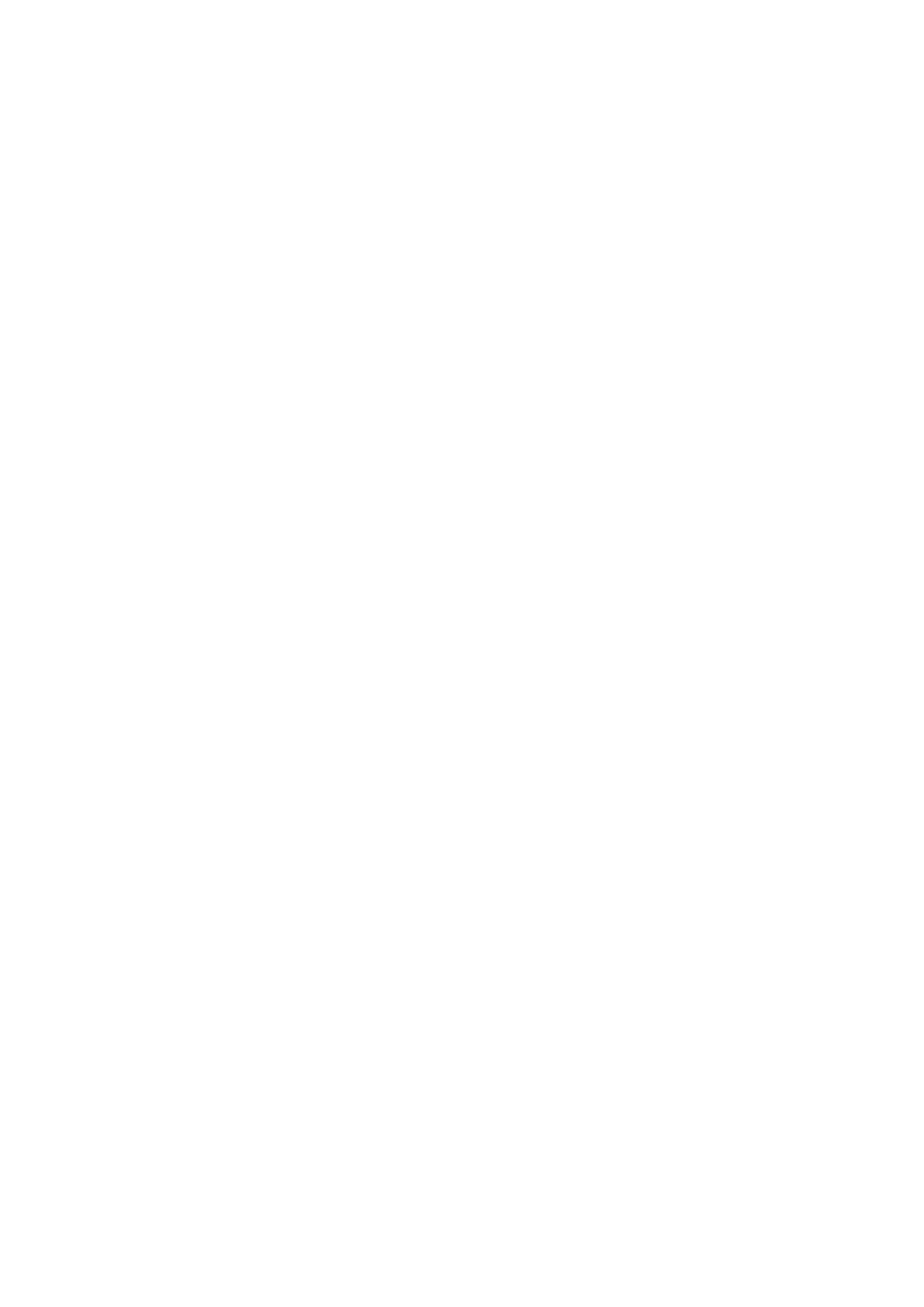# FOREWORD

The *seicento* continues to fascinate musicologists. Issues of periodisation, the hegemony of Italian music, its dissemination and influence in northern Europe, the rise of instrumental music, analysis of compositional process, and aspects of performance practice are all the subject of continued investigation by established and new researchers alike. It was with such issues in mind that two research students, Andrew Cheetham (University of Huddersfield) and Joseph Knowles (University of York), conceived and organised a Royal Musical Association Study Day "Music and the Seicento", a collaborative project between the Music Departments of the University of Huddersfield and the University of York. The aim of the study day (which took place in the Music Department at the University of York on 20 October 2012) was to provide an environment for postgraduate research students who have an interest in seventeenthcentury Italian music to present their research and to provide a platform for discussion of related topics. In addition to papers, the study day included a performance of sonatas by Purcell and his English and Italian forebears and contemporaries in the Sir Jack Lyons Concert Hall by Four's Company (Graham Cummings, John Bryan, David Milsom, and Duncan Druce), and a talk by Robert Hollingworth, director of *I Fagiolini*, on his new recording of *1612 Italian Vespers*.

The day proved a great success and the quality of the papers by a group of young scholars was such that we are pleased to be able to publish a number of them here. The editors would like to express their thanks to the Royal Musical Association, the Universities of Huddersfield and York, and to Cambridge Scholars Publishing Ltd for their support. It is gratifying to see a young generation of scholars continuing to produce quality work in seeking to reappraise the *seicento*.

> Jonathan P. Wainwright University of York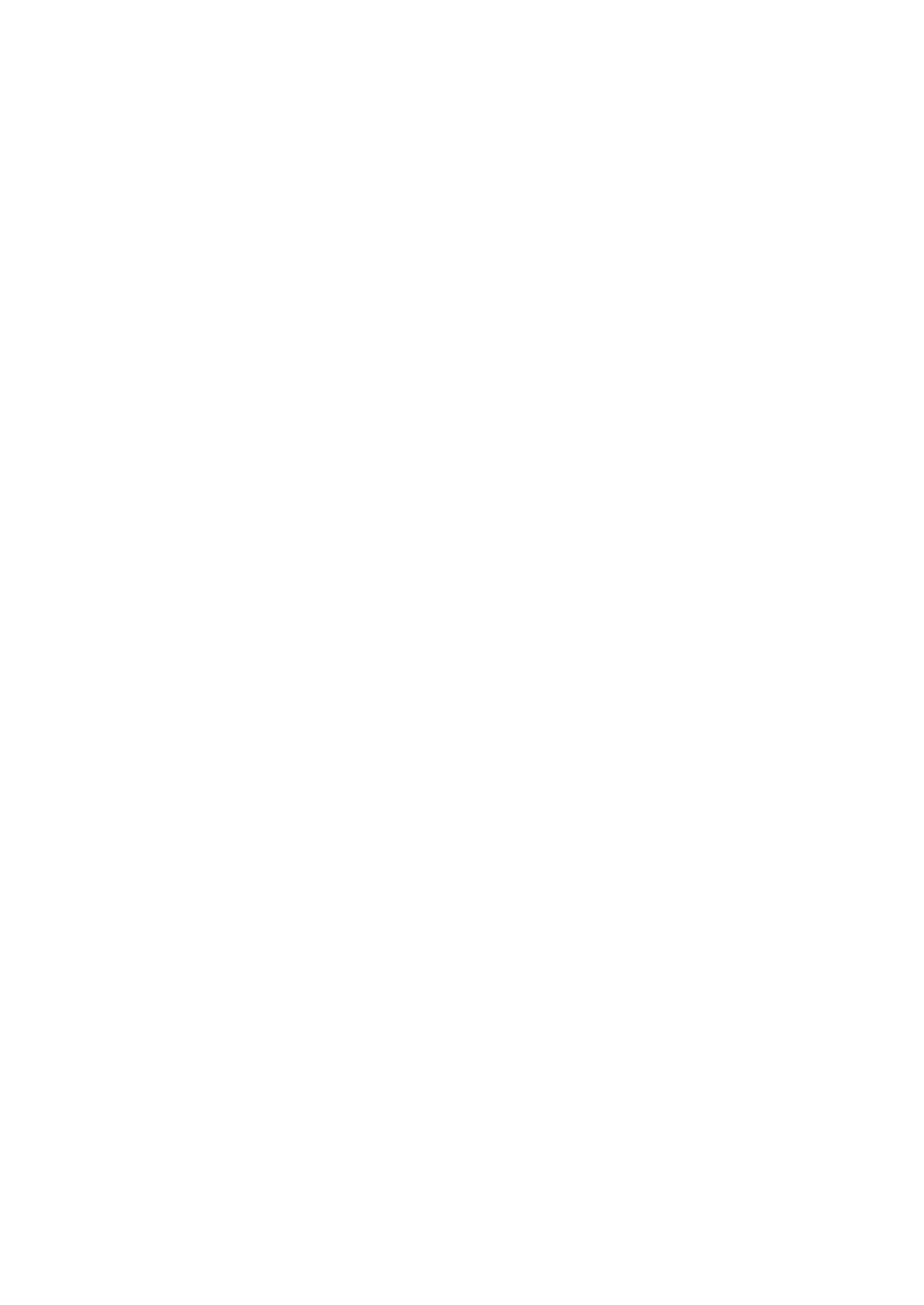## **INTRODUCTION**

# JOSEPH KNOWLES AND ANDREW J. CHEETHAM

*Reappraising the Seicento* presents new perspectives on some relatively well-researched areas of music history and adumbrates some more arcane aspects of the period, offered by fledgling scholars and early career researchers in the field of musicology. The scope of the title has the potential to warrant a tome on the subject, but it is not the intention here to provide a comprehensive survey of music in the seventeenth century. Instead, five essays are presented, divided into two sections, which represent the research activities of young scholars with an interest in the *seicento*.

In the first part of this book compositional procedure in *seicento* Italy is examined through two different analytical procedures. Musical styles and fashions changed considerably throughout Europe in the seventeenth century; at the forefront of these changes were Italian composers and performers, who found fame and influence in their native countries as well as abroad.

During the early decades of the seventeenth century, the madrigal began to decline in popularity. As fashion began to favour the newly devised basso continuo, new musical forms replaced the polyphonic madrigal. The change was not instantaneous—the two genres had coexisted in the late *cinquecento*—and the value of the madrigal was not lost to composers. Throughout the seventeenth century madrigals remained part of a composer's education and were still performed for the few connoisseurs who took delight in them. The decline in the madrigal coincides with the rise of the new genre of Opera. It originated in Florence in the late 1590s, but exploded in popularity in early *seicento* Venice in the hands of Claudio Monteverdi (1567–1643), before spreading throughout Italy, especially in Naples at the turn of the eighteenth century*.* It is no surprise that the champion of early opera was equally adept at madrigal composition; indeed, through the close setting of text through music and a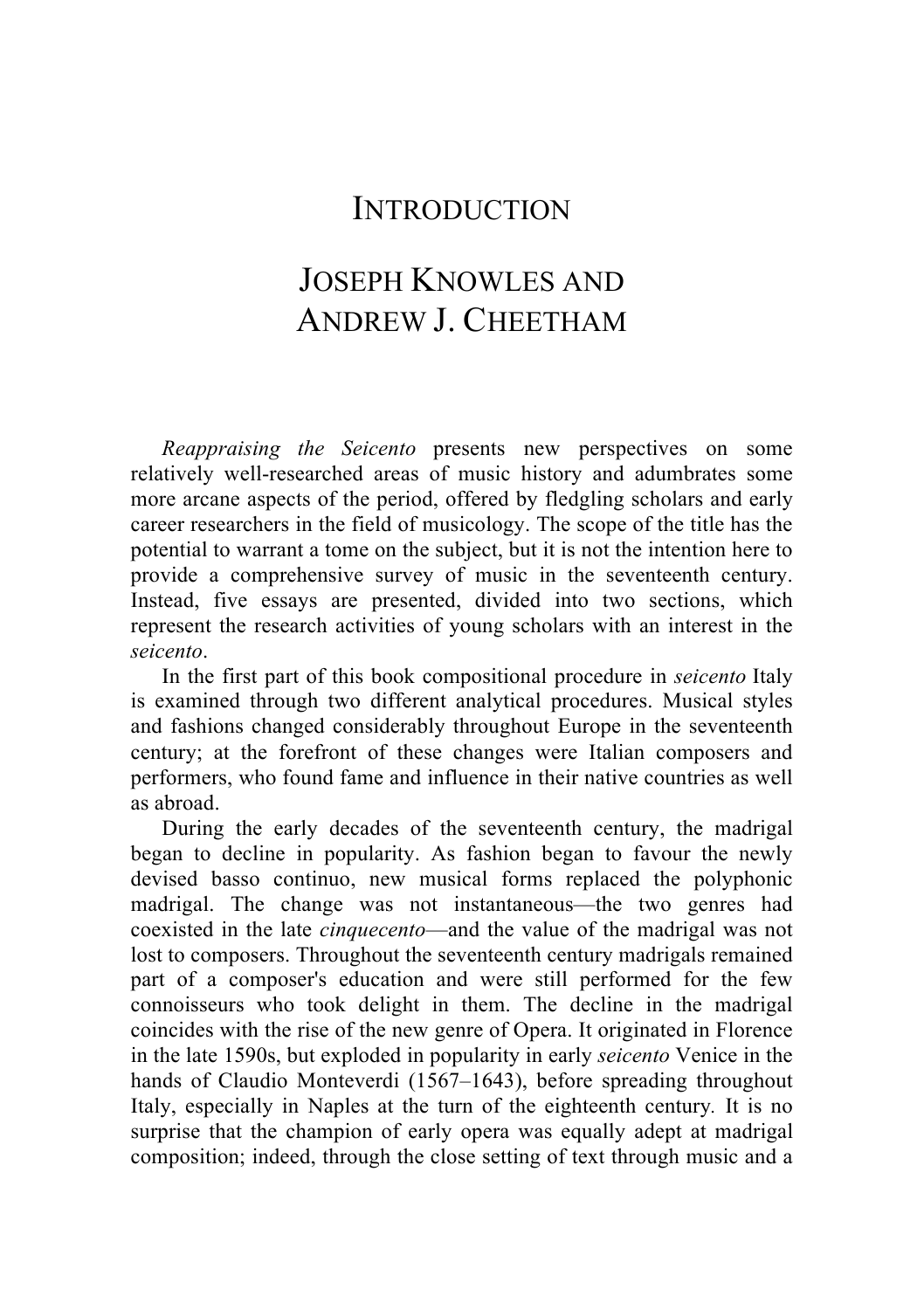#### 2 Introduction

predilection for drama, the madrigal and the opera are intrinsically linked, despite the tremendous difference in the scale of the works.

Harmonic language also underwent substantial changes in the *seicento*. The rise of the basso continuo paved the way for the development of functional harmony in the eighteenth century. While it is impossible to say with precision when the first music that could truly be called "tonal" was conceived, developments in the *seicento* facilitated this development, taking a step away from the convoluted system of modality. The basso continuo was in part responsible for the growth in demand for instrumental music—another fundamental change in the *seicento*. This was aided by the increasing volume of printed material available, which allowed for a larger distribution of the music and for the dissemination, and consequently assimilation, of Italian music. Leading musical fashion, Italian musicians and printers were able to take advantage of their position and their publications circulated across Europe.

Another feature of the changes in the *seicento* was the role of the foreign musician in Italy. In the *cinquecento* musicians, especially from Flanders, desiring to be at the forefront of musical development were imported to Italy and became resident there. Increasingly, however, musicians could visit the courts of Italy and return to their native land and establish themselves there.<sup>1</sup> National centres of music, therefore, such as London in England, became important hubs for musical development, maintaining close links with Italy through printed material and travel.

The first essay in this collection examines the work of Don Carlo Gesualdo, known in his lifetime principally as a madrigalsist.<sup>2</sup> Despite the decline of the madrigal in the first two decades of the century, Gesualdo's madrigals remained in the consciousness of musicians throughout the century. The madrigal genre itself was still an important tool in music pedagogy; its means of expressive writing through counterpoint presented a compositional challenge rewarding to the student of composition. In 1613, Gesualdo's six books of madrigals for five voices were printed in a collected score edition and the student seeking a model could therefore turn to Gesualdo, cementing his influence. That the madrigal became more of a compositional tool is evident in the manner of publication—after 1625, the few madrigal books that were printed, were predominantly laid out in score and not part books, implying that they were for study, not performance.<sup>3</sup>

It is no surprise, therefore, to read that many composers testified to Gesualdo's continued importance throughout the *seicento*. His direct imitators, though few, were influential; however, many more claimed to have studied his work. In a letter of 1632 Heinrich Schütz (1585–1672)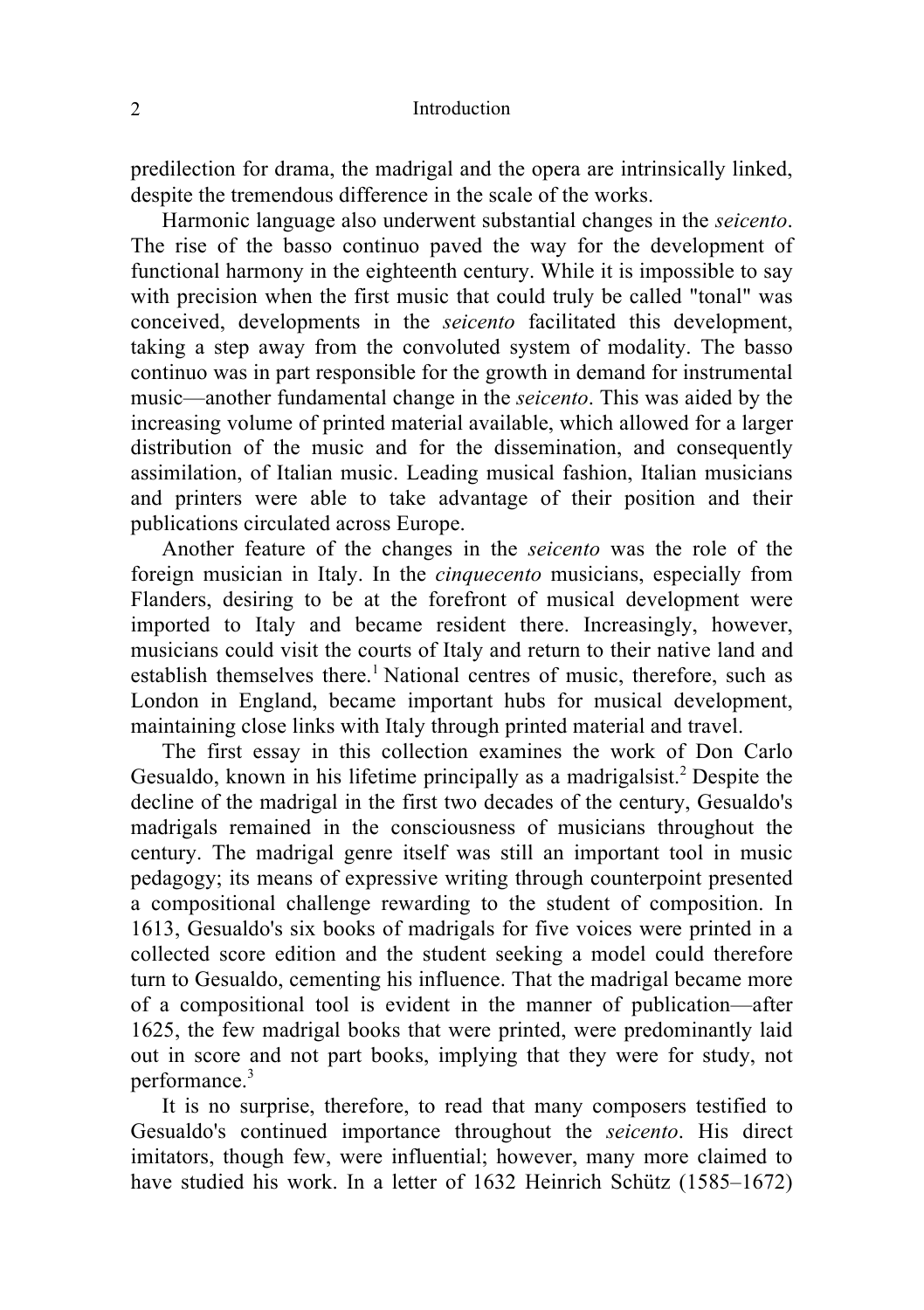requested that copies of Gesualdo's madrigals be sent to him.<sup>4</sup> Athanasius Kircher (1601–1680) wrote in his *Musurgia* of 1650 that he was "truly the Prince of Modern composers".<sup>5</sup> Gesualdo was still quoted as being influential in the development of modern opera by Arcangelo Spagna (1632–1726) in his *Oratorii overo melodrammi sacri* of 1706. In the same year Alessandro Scarlatti (1660–1725)—a pupil of Giacomo Carissimi (1605–1674)—affirmed that he enjoyed performing and studying Gesualdo's madrigals.<sup>6</sup> His influence spilled over into the eighteenth century too: Francesco Geminiani (1687–1762) was "often heard to declare that he laid the foundation of his studies in the works of the Principe de Venosa".<sup>7</sup> In Rome, one connoisseur of madrigals was fascinated by Gesualdo's music; at her Roman court, Queen Christina of Sweden kept Gesualdo's music alive and encouraged the composition of madrigals in his style, most notably by Domenico Scarlatti, who wrote: "such compositions pleased the Queen of Sweden, my former patron, more than anything else".<sup>8</sup> As an important meeting place for intellectuals, performances in Queen Christina's court would have brought knowledge of Gesualdo's music to a large and influential audience.

Gesualdo's music was also known in England. Henry Peacham is the first Englishman to describe Gesualdo's music in his *The Compleat Gentleman* of 1622, in which he compares Gesualdo to Henry VIII: "The Duke of Venosa, an Italian Prince, in like manner, of late yeares hath given excellent proofe of his knowledge and love of Musicke, having himselfe composed many rare songs, which I have seene."<sup>9</sup> A selection of Gesualdo's madrigals has been copied in short score with basso continuo in the Christ Church manuscript in Oxford (*Och* Mus 880), implying that at the Civil War Court in Oxford (1642–1646), Charles I's musicians were performing his music. Jonathan Wainwright has suggested that these were copied from the collection of Christopher Hatton III, present at the court and who was known to have owned books I–IV and possibly book VI of Gesualdo's madrigals. Andrew Cheetham has shown that these may also have been important in inspiring some of the more chromatic progressions present in the music of George Jeffreys (1610–1685), who, according to Anthony Wood, served as an organsist at the Civil War Court.<sup>10</sup>

In Chapter One, Joseph Knowles examines the compositional processes used in Gesualdo's chromaticism through an analysis of interval structure. Aided by pitch class set theory, he explores how Gesualdo used interval patterns originating in the *cinquecento* understanding of Ancient Greek music. Although pitch class set theory may seem a world apart from the *seicento*, it is used sensitively and in conjunction with a modal understanding of the music, to ensure it does not lead to anachronistic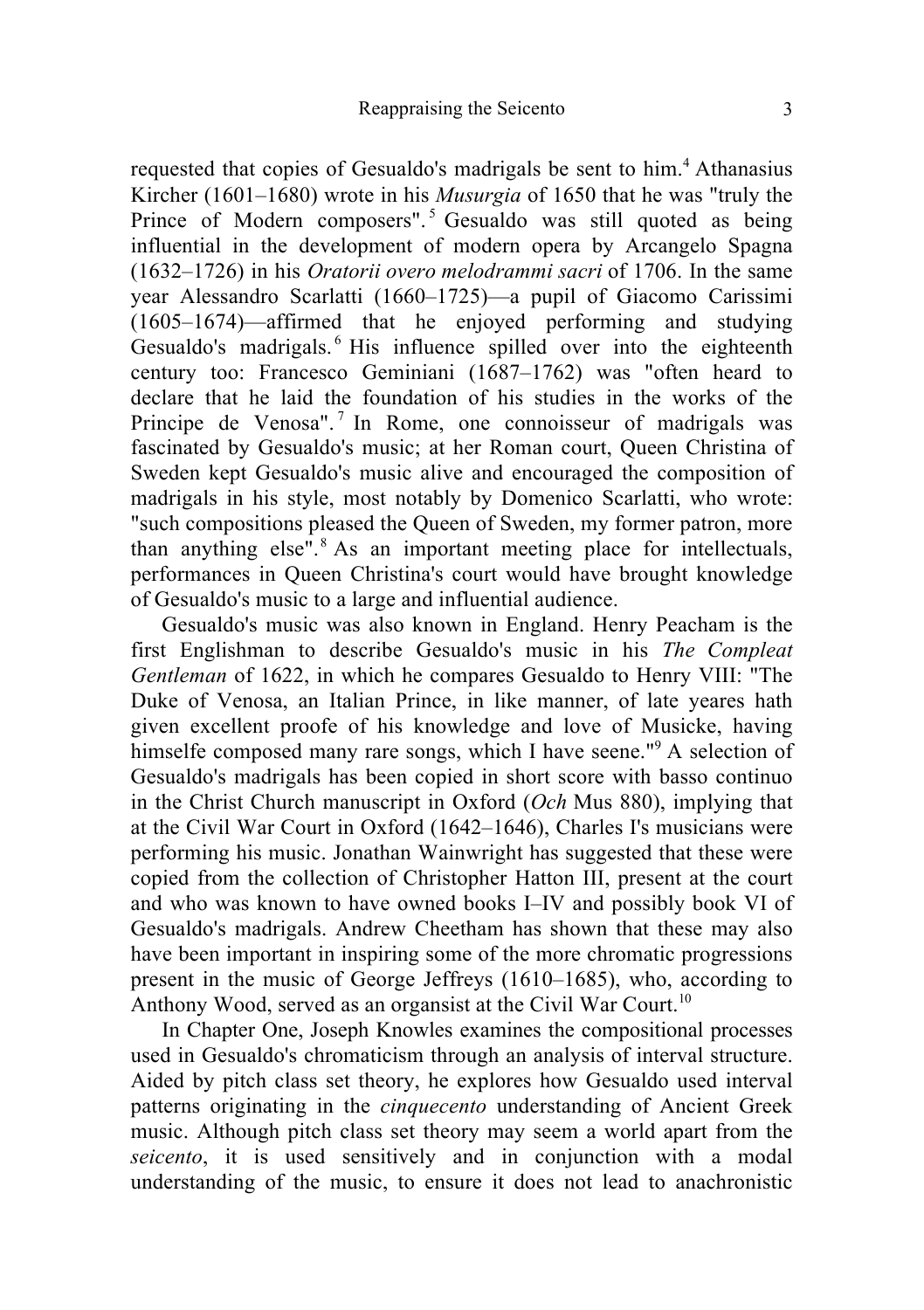conclusions. By unravelling how Gesualdo put his music together, an insight into the construction of chromaticism can be gleamed. Given Gesualdo's importance to other composers of the *seicento*, his compositional processes are invaluable in understanding the music of the seventeenth century. Despite not having many direct stylistic imitators, his music brought new possibilities that inspired other composers to expand their harmonic palette.

By the end of the *secicento* instrumental music had risen to prominence, especially in comparison to the preceding century. Throughout the century instrumental music was established at the vanguard of composition. Indeed, the genre had become so well established that in 1683, Henry Purcell (1659–1695) was able to proclaim that he had written a set of 24 sonatas *a*3 for two violins, bass violin and thorough bass in "a just imitation of the most fam'd Italian masters". It is the compositional processes used by these "masters" that Alberto Sanna explores in Chapter Two. The chapter does not examine English music, but rather concentrates on Italian music that was available in England. Sanna develops a theoretical framework for the understanding of sonata composition, dispensing with familiar historiographical approaches such as "the great composers" or "the regional schools". After a discussion of what could have been termed Italy in 1683, he explores works by composers from four major musical centres across the peninsula: in Bologna Maurizio Cazzati (1616–1678), in Venice Giovanni Legrenzi (1626–1690), in Modena Giovanni Battista Vitali (1632–1692), and in Rome Lelio Colista (1629– 1680), Alessandro Stradella (1639–1682) and Carlo Ambrogio Lonati (*c.*1645–*c.*1710–15). Examining aspects of compositional process, Sanna uses contemporary theorists to explore the compositional procedure of these composers, for example: in Bologna Lorenzo Penna (1613–1693), in Modena Giovanni Maria Bononcini (1642–1678) and in Rome Angelo Berardi (*c.*1636–1694) and Giuseppe Ottavio Pitoni (1657–1743). By using a language that would have been familiar to the composers themselves, Sanna avoids the dangers of anachronisms peculiar to analysis.

In the second part of this book, the dissemination of Italian music in seventeenth-century England and the appropriation and assimilation of contemporary Italian compositional techniques by English composers are considered. It is important to recognise that the interest shown in Italian music by English patrons and musicians of the seventeenth century was not an isolated phenomenon, but part of a larger historical trend. Indeed, a taste for Italian music in England is evident from at least the reign of Henry VIII (1509–1547), who was a vociferous patron of music and who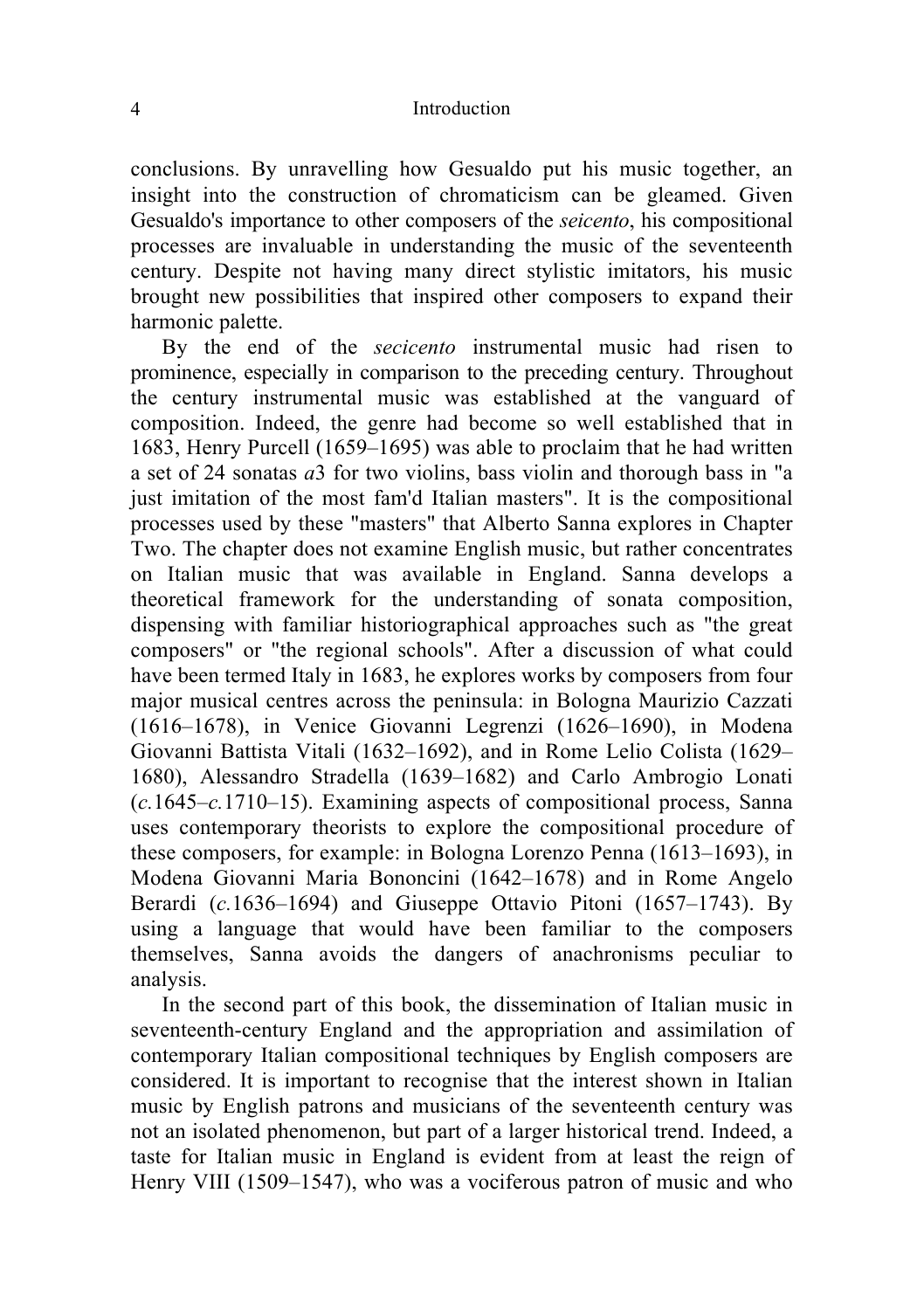was responsible for the employment of Italian musicians at his court. One musician worthy of note is the Venetian friar and organist Dionysus Memo (*fl*.1509–1537), who was employed by Henry VIII between 1516 and *c*.1519.<sup>11</sup> Memo was the first organist of St. Marks, Venice from 1507 to 1516—a position later held by Monteverdi—and according to the reports of the Venetian ambassador, Giustiniani, Memo was triumphant at the English court.<sup>12</sup> This account may be corroborated by the fact that "through the offices of Henry VIII he was released from his monastic vows, given a chaplaincy by the king and made 'chief of his instrumental musicians"<sup>13</sup> It would appear that already by this point in history the English had located a source of musical talent in Italy that would be utilised in the future as appreciation of the Italian manner grew exponentially. Moreover, employed at the Henrician court were members of the Bassano family and members of the Lupo family, descendants of whom were still active in the Restoration court, such as Henry Bassano (1597–1665) at the court of Charles II (1630–1685, reigned 1660–1685). Like Memo, these two families originated and were recruited from Venice. One further related group of musicians to arrive at the Henrician court, recruited in Venice by Edmond Harvel, included Albert, Francisco, Paul, and Vincent [Kellim] (de Venice). Peter Holman confirms that the Kellims were recruited "to satisfy Henry VIII's desire for foreign musicians to grace his Court".<sup>14</sup> Albert and Vincent Kellim were paid as members of Henry VIII's group of six viols/violins from 1 May 1540 at 12d a day each.<sup>15</sup> The six-man consort comprised, in varying composition, members of both the Lupo and Kellim families. The innovations and trends established by Henry VIII at his Court had long-lasting implications; Holman has commented, "the reign of Henry VIII set the pattern for music at Court for the next hundred years and beyond". <sup>16</sup> The six-man string consort established by Henry VIII in 1540 can be seen as a precursor of Charles II's Twenty-Four Violins and is an example of an enduring Henrician foundation.<sup>17</sup>

English musicians likewise travelled around Europe and, with growing ultramontanism, established during the Elizabethan era, Italy remained a requisite for musicians interested in the avant-garde. Diana Poulton has suggested that John Dowland (1563–1626), the highly revered Elizabethan lutenist and composer, would have "undoubtedly met Caccini during his visit to Florence in 1595".<sup>18</sup> His son, Robert Dowland  $(c.1591-1641)$  was an anthologist and lutenist, and his *Musicall Banquet* (London: Thomas Snodham, 1610) is a collection of English, French, Italian and Spanish songs. Four of the songs contained in Dowland's *Musicall Banquet* are, specifically, Italian monodies: Caccini's 'Amarilli mia bella' and 'Dovró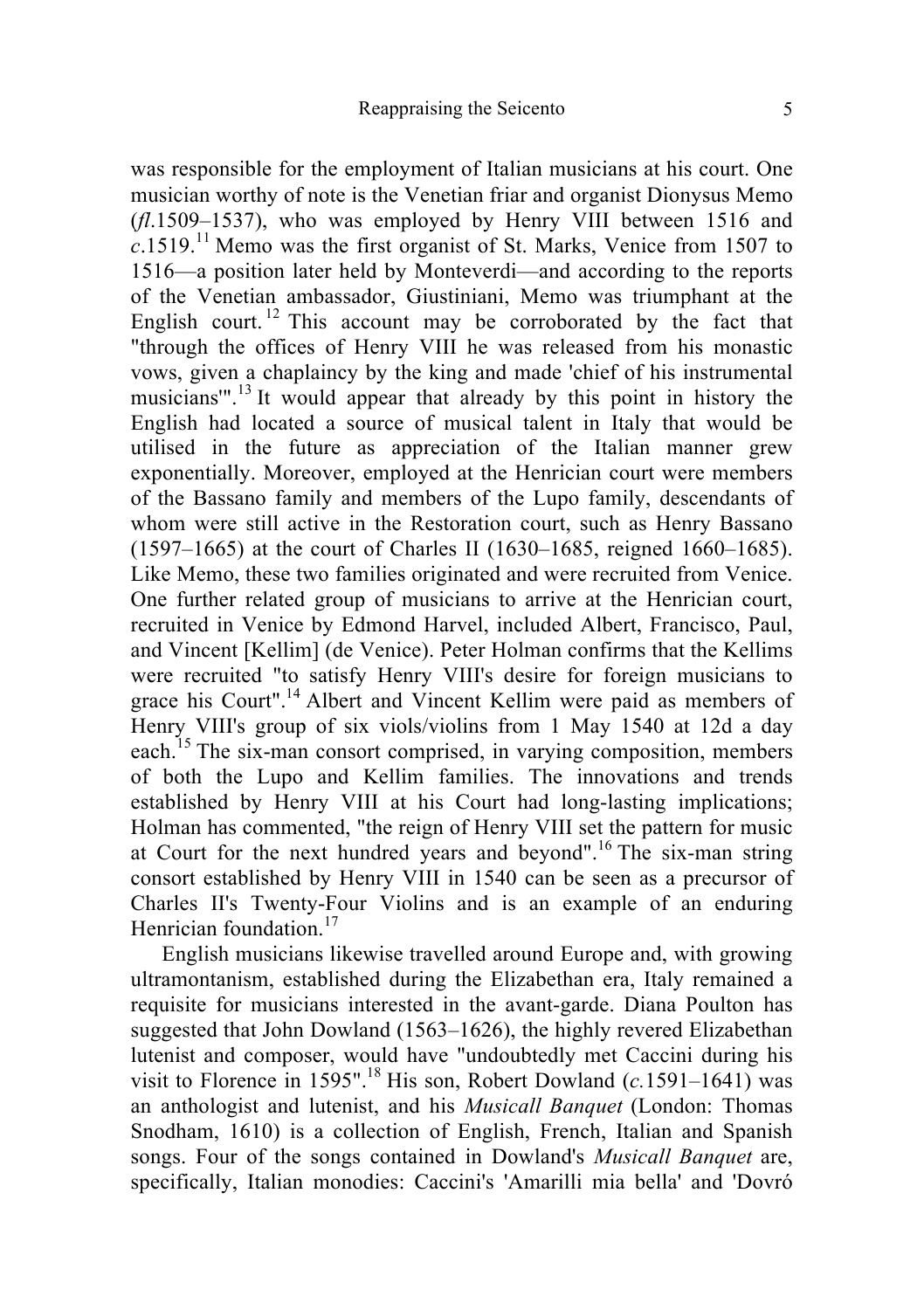#### 6 Introduction

dunque morire?', Melli's 'Se di farmi morire', and an Anonymous 'O bella pipiù'. Nicholas Lanier (1588–1666) was another English court composer and lutenist who visited Italy regularly from the second decade of the seventeenth century, in varying capacities, although primarily as a musician and artist, and particularly from Charles I's accession in 1625. Upon composing the music for Ben Jonson's (1572–1637) masque *Lovers Made Men* (1617), Lanier was credited by Jonson, in the printed text of 1640, as introducing the "stylo recitative" into England.<sup>19</sup>

By the time of Queen Elizabeth I's reign (1558–1603) interest in Italian music had grown extraordinarily. Thomas Morley (1557/8–1602) was a leading champion of Italian musical forms and "laid down the foundation for the English madrigal school that emerged in the last years of the reign of Queen Elizabeth I".<sup>20</sup> Italian vocal music published in Venice and Antwerp was readily available in England, often arriving within months of it being printed. By the 1580s demand for Italian vocal music was such that it warranted the publication of the first Elizabethan anthology containing English translations of Italian madrigals, the first volume of Nicholas Yonge's *Musica transalpina* (1588). <sup>21</sup> Following Yonge's anthology a number of similar volumes were published in London, including Thomas Watson's *First Sett, of Italian Madrigalls Englished* (1590), Yonge's second volume of *Musica transalpina* (1597), and Morley's *Canzonets, or Little Short Songs to Foure Voyces: selected out of the Best and Approved Italian Authors* (1597) and *Madrigals to Five Voyces: selected out of the Best Approved Italian Authors* (1598).<sup>22</sup> The phenomenal interest in Italian music shown by Elizabethan patrons and musicians did not subside but continued inexorably into the seventeenth century. Similarly, the most up-to-date Italian music of the 1620s and 1630s was readily available via the London bookseller Robert Martin;<sup>23</sup> a figure who makes a number of appearances in the following essays. One of his known customers, Sir Christopher Hatton III, also proves to be something of a fulcrum in the dissemination of Italian music, both printed and manuscript, in seventeenth-century England. Throughout the course of this book Hatton's interest in Italian music and his patronage of musicians are made clear.

One of the longest-serving musicians at the English court was the Italian composer and lutenist Angelo Notari (1566–1663), who, before leaving Italy for England, was a member of the Venetian Accademia degli Sprovisti.<sup>24</sup> In 1610, Notari entered the household of Prince Henry, and by 1618 he was in the service of Prince Charles. Notari remained in the service of Charles when he became king in 1625 and remained nominally one of the "Lutes and Voices" of Charles II, in whose service he died.<sup>25</sup>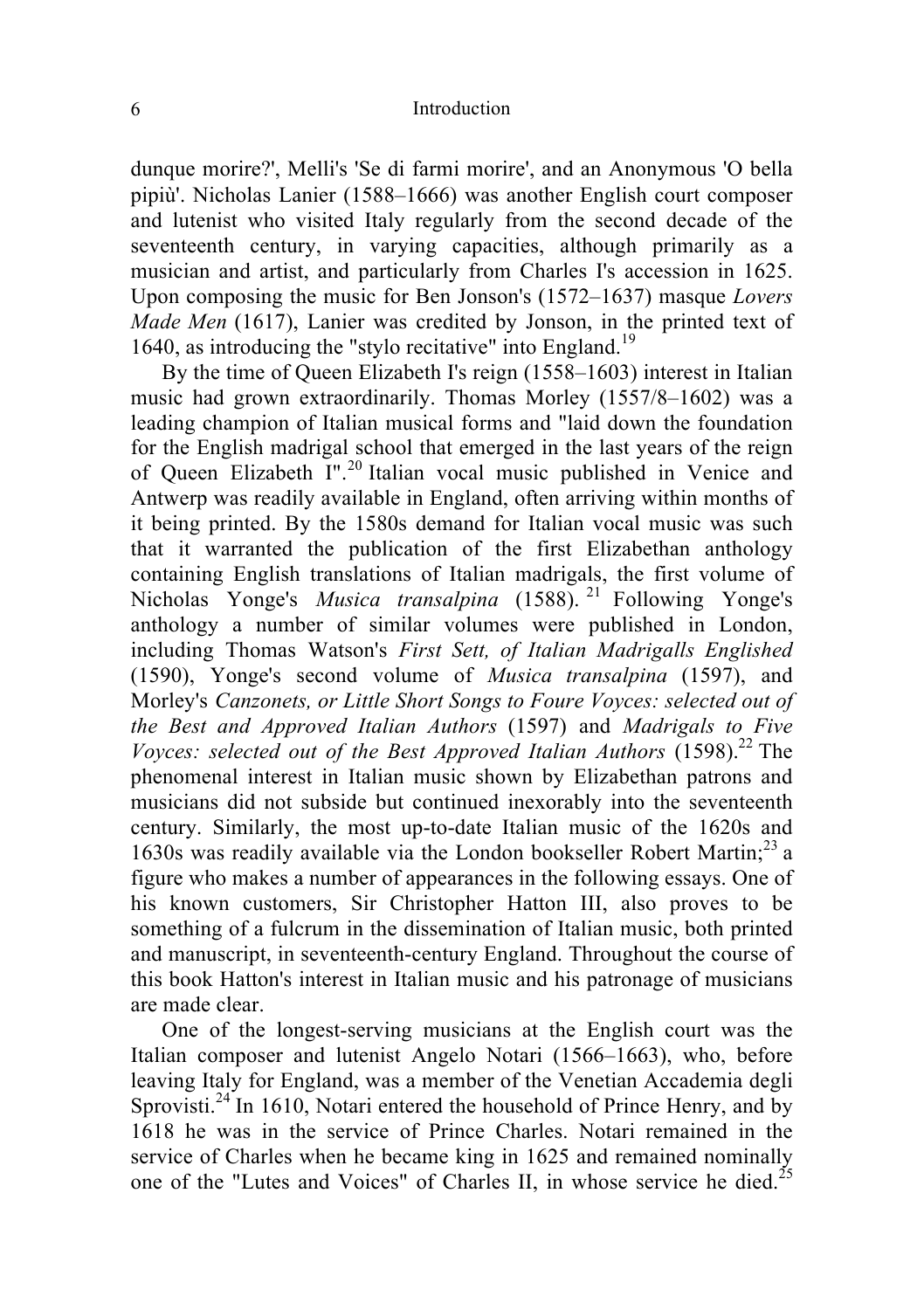Notari's *Prime musiche nuove* was published in London in 1613 and contains settings of Italian poems in a variety of styles: monody ('Ahi, che s'acresce in me'), romanesca variations ('Piangono al pianger mio'), canzonetta ('Girate, occhi'), chamber duet ('Intenerite voi'), and divisions on Rore's madrigal 'Ben quì si mostra'*.* <sup>26</sup> The preface to *Prime musiche nuove* makes reference, in English, to the *trillo*, which is described as "a kinde of sweetnes in your voice"—the symbol for which he gives as "the letter 't' ether with one or two notes".<sup>27</sup> Ian Spink declares, "undoubtedly this book was an important vehicle for the introduction of the more advanced Italian styles into England".<sup>28</sup> Tim Carter amplifies this view, asserting that Notari's *Prime musiche nuove* "clearly influenced other English composers attempting to emulate Italian styles (such as Henry and William Lawes)".<sup>29</sup> The influence of Italian music on William Lawes (1602–1645), in particular, was profound. David Pinto has written that "the distinctive voice of William Lawes… represents the understanding at its fullest of the Italian *seconda pratica* among English composers in the reign of Charles I, up to 1642: the household musician George Jeffreys is the only other convert as total".<sup>30</sup> In Chapter Three, Cheetham makes the case that Richard Dering should be recognised as the progenitor of Italianate sacred music in England and, in support of Pinto's claim, that George Jeffreys should be regarded as the chief pioneer of Italianate sacred music in pre-Commonwealth England.

The fact that Notari's *Prime musiche nuove* was published in London, rather than in Venice, Rome or Florence, may well have been to Notari's advantage. In England this publication "was unique and remained so".<sup>31</sup> Had the book been published in one of the musical centres in Italy there would have been a danger of it paling into insignificance. Notari's *Prime musiche nuove* can be seen as one of the many contributing factors "towards the acceptance of the Italian style".<sup>32</sup> Perhaps of equal significance is Notari's scorebook (*Lbl* Add. MS 31440), which is a compilation/personal collection of music by Italian composers written between *c*.1600 and 1643.<sup>33</sup> This manuscript, and parts of *Och* Mus. 878– 80 (both dating from soon after 1643) contain works by Monteverdi and various monodists, and possibly pieces by Notari himself.<sup>34</sup> Wainwright presents the argument that Notari may well have been connected with Christopher Hatton III and that a number of the printed copy-sources used by Notari (*Och* Mus. 798, *Och* Mus. 926–30, *Och* Mus. 881–86) were probably once part of the Hatton collection.<sup>35</sup>

Walter Porter (*c.*1587/*c.*1595–1659), the self-styled pupil of Monteverdi, is also worthy of mention here since he shows a thorough acquaintance with up-to-date Italianate methods of composition,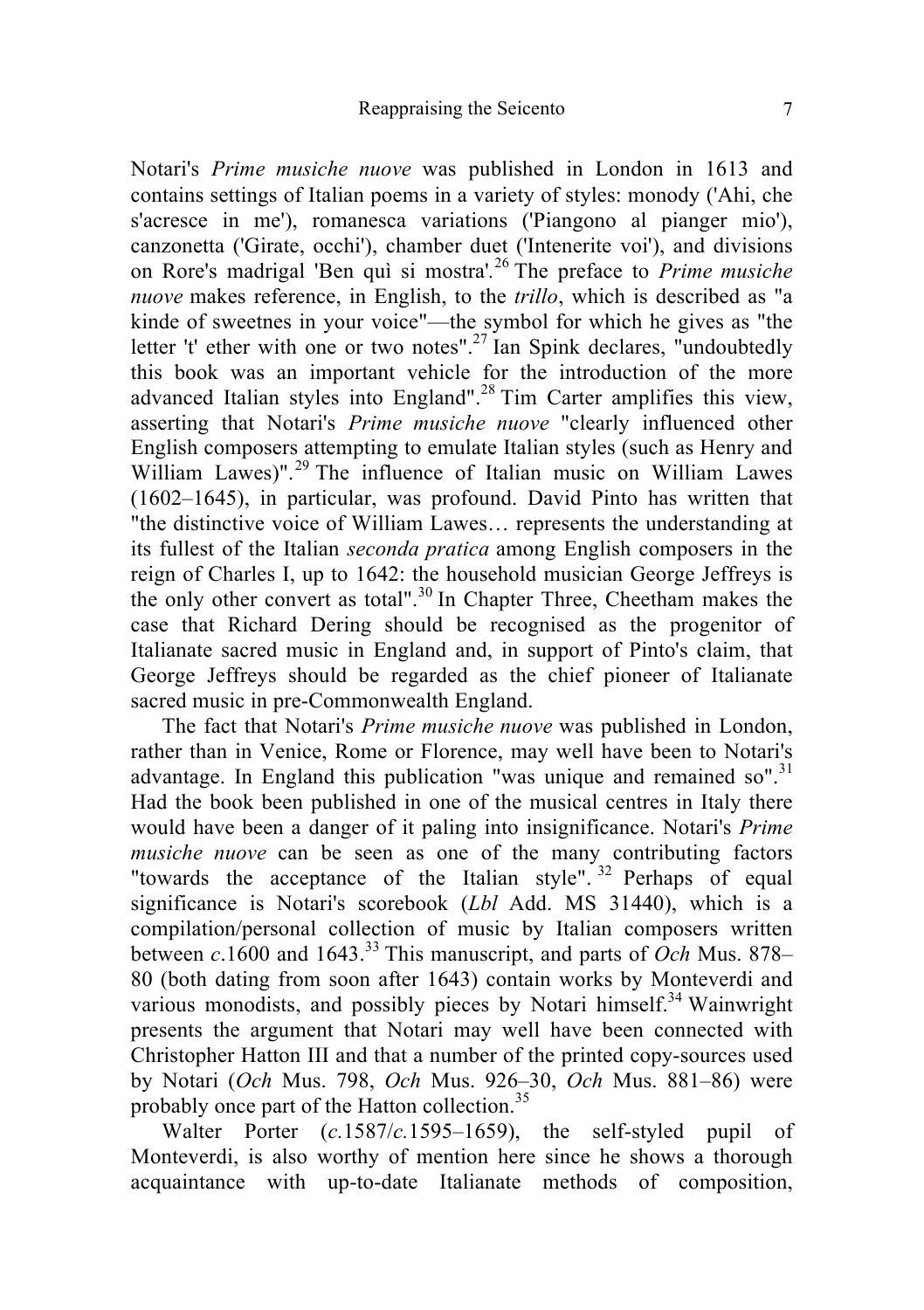### 8 Introduction

exemplified in his *Madrigales and Ayres* (1632). In the preface to this volume, which Porter addresses "To the Practitioner", he confirms his knowledge and awareness of Italian performance practices, Italian musical directions, and includes the earliest English instruction on through-bass:<sup>36</sup>

I have exprest in the part of the *Harpsechord*, the *major* and *minor* sixses, by Flats and Sharpes, the figures I have put over the head of every Note as neere as I could, I have made the singing Base also as thorow Base, in which you are not to sing but where there are words or this signe :׀׀: of Repetition; in the Songs which are set forth with Division, where you find many Notes in a place after this manner in rule or space, they are set to expresse the *Trillo*  $\begin{bmatrix} 1 & 1 \\ 0 & 1 \end{bmatrix}$  **I** have made use of these *Italian* words because they shall not mistake, and sing them, if they were expressed in English, being mixed amongst other wordes, *Tace* which is, that the Voyces or Instruments, are to be silent, or hold their peace, till such or such things be performed, also the word *forte*, which is strong or loud, I have set before most of the Songs, *Toccatos*, *Sonfonias*, and *Ritornellos*, which besides the delight and varietie they beget, they are good for the respiration of the Voyce, for which end they are used...<sup>37</sup>

In this collection Porter demonstrates his assimilation of the *stile concertato* and includes a great deal of musical variety, including solo, duet and dialogue writing within a five-part texture, occasional recitative, virtuoso solo passages and the use of the *trillo*. Moreover, Porter includes introductory three-part 'toccatos, sinfonias, and ritornellos' for two violins and bass, which also play with the voices in "full" sections. Other pieces, consisting of two imitative upper parts over a bass, are in the style of chamber duets or trios, and there are also tuneful ayres or partsongs with verse and chorus sections.<sup>38</sup> One of them, 'Farewell once my delight', is an elaborate solo madrigal constructed over a strophic bass related to the folia or *passamezzo antico*. <sup>39</sup> The basso continuo remains obligatory throughout and is figured copiously, albeit in a rather idiosyncratic manner. It is interesting to observe that both Porter and later Dering were colleagues of Notari at court where his *Prime musiche nuove* proved to be an important vehicle for the introduction of Italian progressive music into English court circles, and that there are many similarities with Porter's *Madrigales and Ayres* in the variety and styles of music in the collections.

Following the Restoration in 1660, England was gripped by a new wave of Italian influence from the likes of Colista, Legrenzi, and Vitali, whose music is encountered in Chapter Two. Indeed, one of the most popular composers in mid-seventeenth century England was Giacomo Carissimi who remained, along with other Roman composers and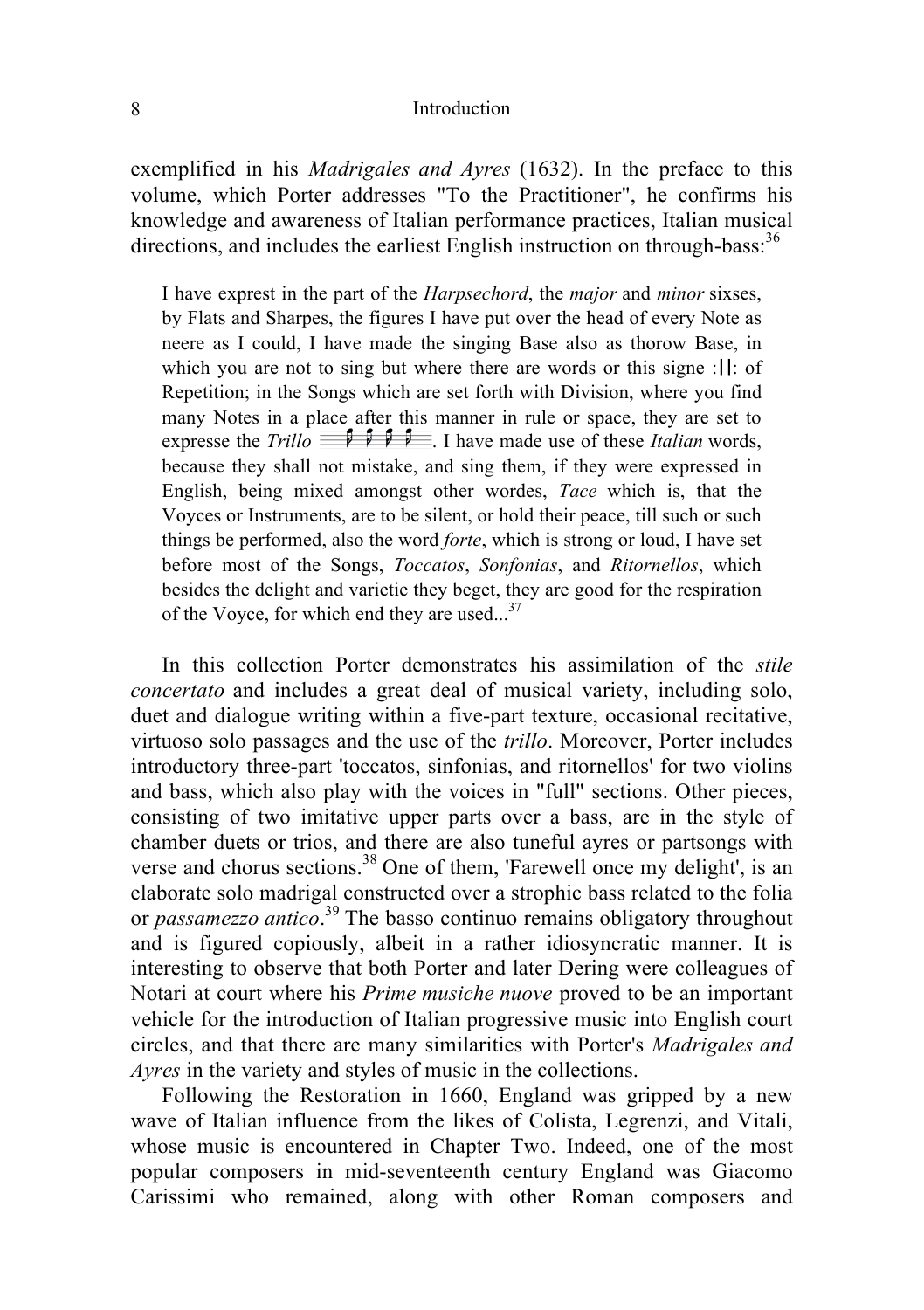performers, an inescapable influence on any musician raised in London during the period of the Restoration.<sup>40</sup> In Chapter Four Ester Lebedinski considers the introduction of Roman vocal music to Restoration England through the arrival of Vincenzo Albrici (1631–1690) at the court of Charles II, using the dissemination of Carissimi's *Sciolto havean dall' alte sponde* as a case study. The enduring popularity and availability of Carissimi's music is revealed by a comment made by Graham Dixon, who contends that "it was probably in England rather than in Rome that Handel learnt of Carissimi's music, from which, on occasion, he borrowed".<sup>41</sup>

Between 1651 and 1684, the publisher, bookseller, and vicar-choral of St Paul's Cathedral, John Playford (1623–1686/7), dominated the music publishing trade (then virtually confined to London).<sup>42</sup> His 1664 edition of *A Brief Introduction to the Skill of Musick* is of significance because it includes an abridged translation of Caccini's treatise on Italian vocal practice.43 Giulio Romolo Caccini (1551–1618) was an Italian composer, singer, singing teacher, and instrumentalist who is particularly famed for his "epoch-making volume of solo song with basso continuo, and essay prefacing it", *Le nuove musiche* (1602). Caccini's essay is a manifesto of the new Italian style of solo song composed in the latter decades of the sixteenth century, Caccini noted that:

His songs had been composed at various times from the mid-1580s onwards, and had been circulating in manuscript at the hands of unscrupulous performers who knew nothing about graceful singing. He claimed the aesthetic high ground for a style of song in which 'one could almost speak in tones ['favellare in armonia'], employing in it a certain noble negligence of song ['una certa nobile sprezzatura di canto']'—the important term 'sprezzatura' derives from Castiglione—and he also referred to new styles of canzonetta writing inspired by the poetry of Chiabrera.<sup>44</sup>

Playford's efforts made Caccini's innovations readily available to an English audience and suggest that there was still demand for a publication that was by then over sixty years old. As Lynette Bowring argues in Chapter Five, the presence and performance of Italian violin music in London, around the final decades of the seventeenth century and the turn of the eighteenth century, influenced English composers of violin sonatas, such as Matthew Novell, who imitated the compositional techniques of Corelli and a number of his lesser-known contemporaries.

The dissemination of Italian music, in the seventeenth century, was widespread and far-reaching. Just as Dowland and other English musicians travelled to Italy, becoming aware of the latest compositional developments and returning to England showing signs of influence, so too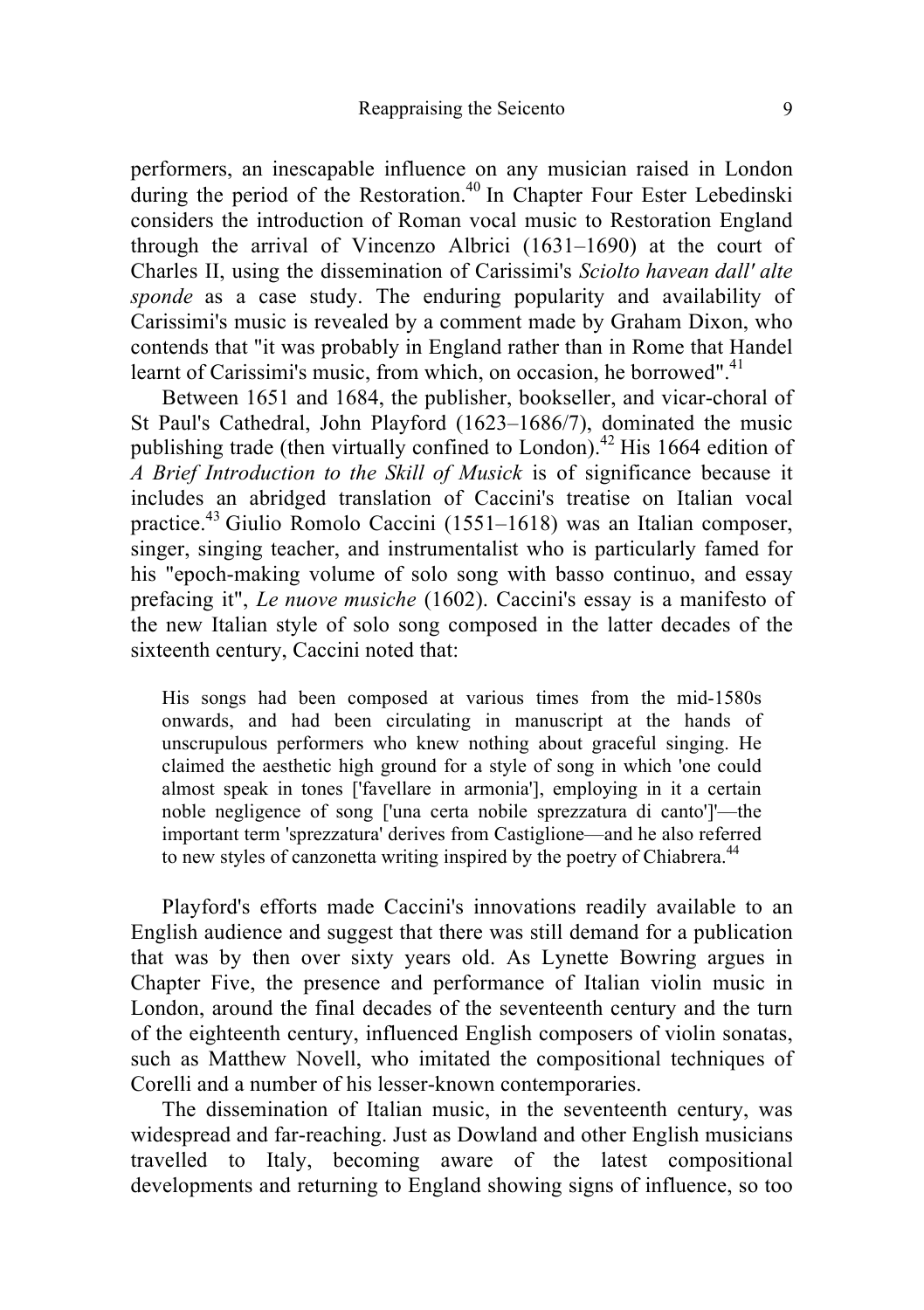did other European composers. For example, Heinrich Schütz (1585– 1672) visited Venice on two extended visits, encountering both Giovanni Gabrieli (*c.*1554-7–1612) and Claudio Monteverdi (1567–1643). The Danish court of King Christian IV had strong links with Italy and the composers Mogens Pedersøn (*c.*1583–1623) and Hans Nielsen (1580– 1626) both travelled to Venice to study with Giovanni Gabrieli. Tomás Luis de Victoria (1548–1611) studied and worked in Rome before he returned to Spain, taking back with him Italian techniques that were to become established in Spain and the New World.<sup>45</sup> Italian musicians also travelled to other European countries besides England: Giovanni Gabrieli to Munich in the mid-1570s; Luca Marenzio (1553/4–1599) to Poland in 1596–98; Giulio Caccini to France in 1604–5.<sup>46</sup> Carter's statement that, "with these musicians travelled music and performance practices, acting as catalysts for stylistic transmission and influence, and as a prompt for musical miscegenation",<sup>47</sup> encapsulates the sentiment of the latter part of this book. Anglo-Italian musical relations were cultivated and nurtured from the early-Tudor period and were still thriving by the turn of the eighteenth century. The English fascination with up-to-date Italian music in the seventeenth century is evident from the purchasing and copying of printed volumes of Italian music, the appropriation and assimilation by English composers of the compositional techniques displayed by their Italian contemporaries, and the performance of Italian music both at the English court and at public concert venues.

Throughout the seventeenth century, then, attempts were made by English composers to assimilate the Italianate style, whether sacred, secular, vocal, or instrumental. The indigenous styles and techniques of composition in England, however, were never entirely relinquished, regardless of how thorough the assimilation appears to be, resulting in a syncretism of native and Italian idioms. By the second half of the seventeenth century any sense of "English" musical style was a synthesis of English, French, and Italian elements, which has been described by Lorenzo Bianconi as "voraciously heterogeneous and versatile, to the point at which the strength of the composer's own personal imprint of melodic and harmonic invention becomes the only truly recognisable factor".<sup>48</sup> While French influence on musical life at the Restoration Court cannot be denied, it must be recognised that underpinning both English and French Baroque music were Italian methods.<sup>49</sup> By way of vindication, Wainwright draws attention to both the leading composer in mid-seventeenth-century France, Jean-Baptiste Lully (1632–1687), who was in point of fact born in Florence and did not move to France until 1646, and Cardinal Mazarin (1602–1661)—also born in Italy, he became a naturalised Frenchman in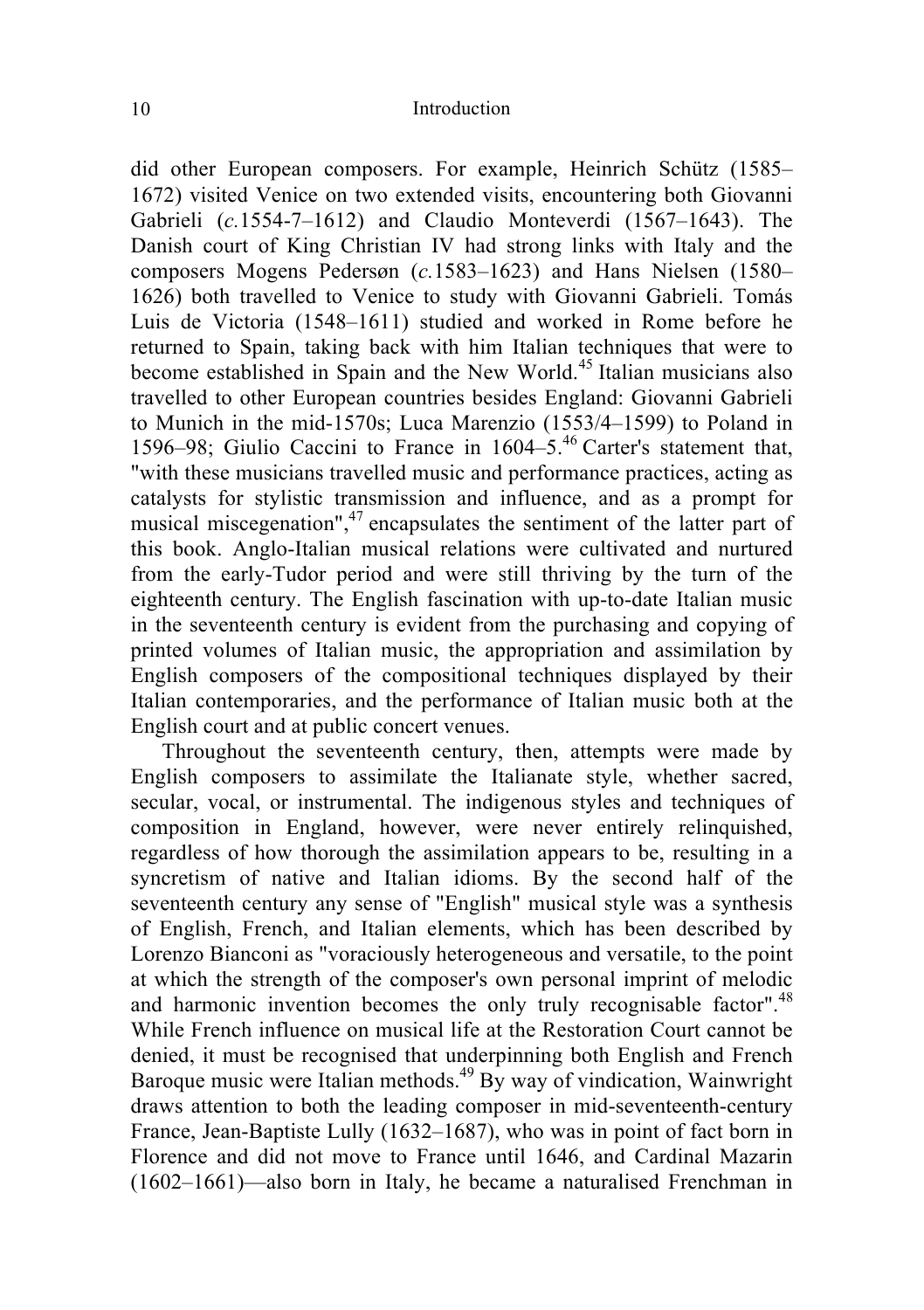1639 and entered the service of Louis XIII in 1640—who was striving to promote Italian entertainments at the French Court.<sup>50</sup> This "cosmopolitan" English style is exemplified by the efforts of one Henry Purcell who took whatever was available to him: English cathedral music, French court styles, the old and new Italian styles. At the foundation, however, remains a fascination with the Italianate. For English composers and musicians of the seventeenth century the influence of Italian music was ineluctable and inescapable.

### **Notes**

 $2^2$  Gesualdo's sacred music was printed only once, probably in a small print run, whereas his madrigals were reprinted several times and in a collected score edition.

<sup>10</sup> Andrew Cheetham, "The Count and the Cavaliers: Gesualdo's Potential Inflence of Jeffreys" (paper presented at the Gesualdo 400<sup>th</sup> Anniversary Conference, University of York, 23–24 November, 2013). 11 Andrew Ashbee, David Lasocki, "Memo, Dionysus," *A Biographical Dictionary* 

 <sup>1</sup> See Lorenzo Bianconi, *Music in the Seventeenth Century* (Cambridge: Cambridge University Press, 1987), vii.

<sup>&</sup>lt;sup>3</sup> Bianconi, *Music in the Seventeenth Century*, 6.<br>
<sup>4</sup> *Ibid.*, 6.<br>
<sup>5</sup> Athanasius Kircher, in Cecil Gray and Philip Heseltine, *Carlo Gesualdo Musician and Murderer* (New York: The Dial Press. 1926). 89.

*Musician and Murderer* (New York: The Dial Press, 1926), 89. <sup>6</sup> Bianconi, *Music in the Seventeenth Century,* 6. <sup>7</sup> Francesco Geminiani, in Hugh James Rose, *A New General Biographical Dictionary* (Fellowes: London, 1857), 8:14. <sup>8</sup> Michaelangelo Rossi, *The Madrigals of Michaelangelo Rossi,* ed. Brian Mann

<sup>(</sup>Chicago: University of Chicago Press, 2003), 9.<br><sup>9</sup> Arcangelo Spagna, in Gray, *Carlo Gesualdo*, 89.

*of English Court Musicians 1485-1714* (Aldershot: Ashgate, 1998), 2:797–799. <sup>12</sup> John M. Ward, "Memo [Memmo], Dionisio," *Grove Music Online*, ed. Laura

Macy (Accessed 21 October 2010).<br><sup>13</sup> Ihid.

<sup>&</sup>lt;sup>14</sup> Peter Holman, in Ashbee, *A Biographical Dictionary of English Court Musicians*, 643. See also John Izon, "Italian Muscians at the Tudor Court," *The Musical Quarterly* 44/3 (1958): 329–337; Jack A. Westrup, "Foreign Musicians in Stuart England," *The Musical Quarterly* 27/1 (1941): 70–89; Margaret Mabbett, "Italian Musicians in Restoration England (1660–90)," *Music and Letters* 67/3

<sup>&</sup>lt;sup>15</sup> Holman in Ashbee, *A Biographical Dictionary of English Court Musicians*, 643. <sup>16</sup> Peter Holman, "Music at the Court of Henry VIII," in *Henry VIII: A European* 

*Court in England*, ed. David Starkey (London: Collins & Brown, 1991), 106. <sup>17</sup> Holman, "Music at the Court of Henry VIII," 106.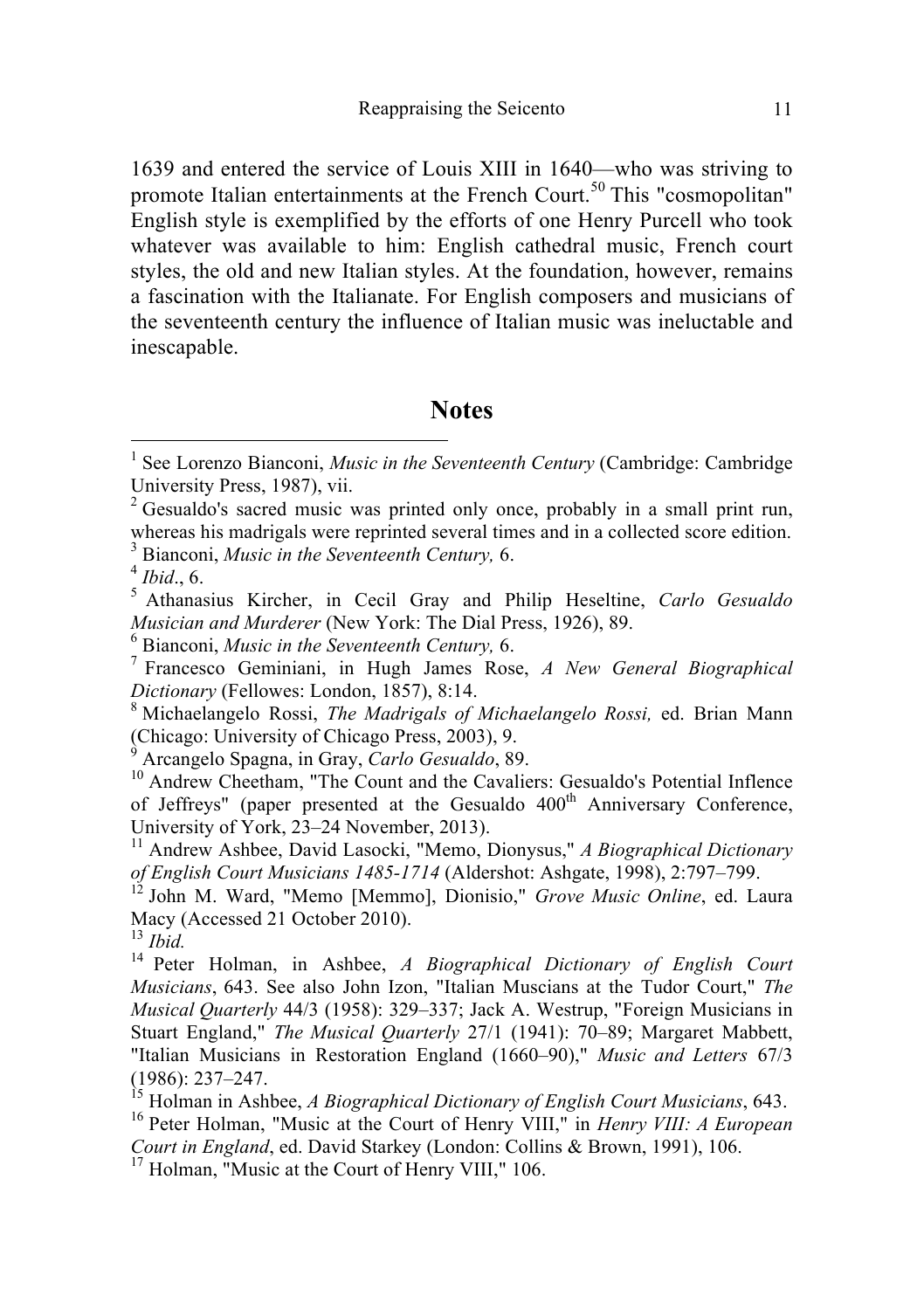<sup>20</sup> Richard Charteris, "Newly Identified Italian Madrigals Englished," *Music and Letters* 63/3/4 (1982): 276. See also Joseph Kerman, *The Elizabethan Madrigal: a*  Comparative Study (New York: American Musicological Society, 1962).<br><sup>21</sup> Charteris, "Newly Identified Italian Madrigals Englished," 276.<br><sup>22</sup> Ibid., 276.<br><sup>23</sup> See D.W. Krummel, "Venetian Baroque Music in a London Bookshop:

Robert Martin Catalogues, 1633–50," in *Music and Bibliography: Essays in Honour of Alec Hyatt King*, ed. Oliver Neighbour (New York: K.G. Saur, C. Bingley, 1980), 1–27; Jonathan P. Wainwright, "The Musical Patronage of Christopher, First Baron Hatton (1605–1670)" (PhD diss., University of

<sup>24</sup> Ian Spink, "Notari, Angelo," *Grove Music Online*, ed. Laura Macy (Accessed 21 October 2010). See also Stanley M. Henson, "Foreign Songs for Foreign Kings: The Manuscript Scorebook of Angelo Notari" (PhD diss., Florida State University, 2012).<br><sup>25</sup> Spink, "Notari, Angelo."

<sup>26</sup> *Ibid.* <sup>27</sup> *Ibid.* <sup>28</sup> *Ibid.* 28 *Ibid.* 28 *Ibid.* 28 *Ibid.* 28 *Ibid.* 28 *Ibid.* 29 Tim Carter. "Renaissance, Mannerism, Baroque," in *The Cambridge History of Seventeenth-Century Music*, ed. Tim Carter and John Butt (Cambridge: Cambridge University Press, 2005), 18.

<sup>30</sup> David Pinto, "Lawes, William," *Grove Music Online*, ed. Laura Macy (Accessed 20 October 2010).

<sup>31</sup> Ian Spink, "Angelo Notari and his 'Prime Musiche Nuove'," *The Monthly Musical Record* 87 (1957): 169.

*Musical Record* 87 (1957): 169. <sup>32</sup> *Ibid.*, 169. <sup>33</sup> Jonathan P. Wainwright, *Musical Patronage in Seventeenth-Century England: Christopher, First Baron Hatton (1605-1670)* (Aldershot: Scolar, 1997), 192. See also Pamela J. Willetts, "Autographs of Angelo Notari," *Music and Letters* 50/1 (1969): 124–126; "A Neglected Source of Monody and Madrigal," *Music and Letters* 43/4 (1962): 329–339.<br><sup>34</sup> Spink, "Notari, Angelo."<br><sup>35</sup> Wainwright, *Musical Patronage*, 193. *Och* Mus.798 – B. Barbarino, Madrigali

Bk 2 (2/1611); *Och* Mus.926–30 – A. Grandi, Motetti Bk 2 (5/1628); *Och* Mus.881–6 – C. Monteverdi, Madrigali Book 4 (7/1622), C. Monteverdi, Madrigali Book 5 (9/1620), C. Monteverdi, Concerto Book 7 (4/1628).<br><sup>36</sup> For details about Porter see Godfrey E.P. Arkwright, "An English Pupil of

Monteverdi," *The Musical Antiquary* 4 (1913): 236; Charles W. Hughes, "Porter,

 <sup>18</sup> Diana Poulton, *John Dowland* (London: Faber, 1982), 36 in Peter Walls, "The Origins of English Recitative," *Proceedings of the Royal Musical Association* 110

<sup>&</sup>lt;sup>19</sup> Ian Spink, "Lanier: (2) Nicholas Lanier (ii)," *Grove Music Online*, ed. Laura Macy (Accessed 6 November 2010).